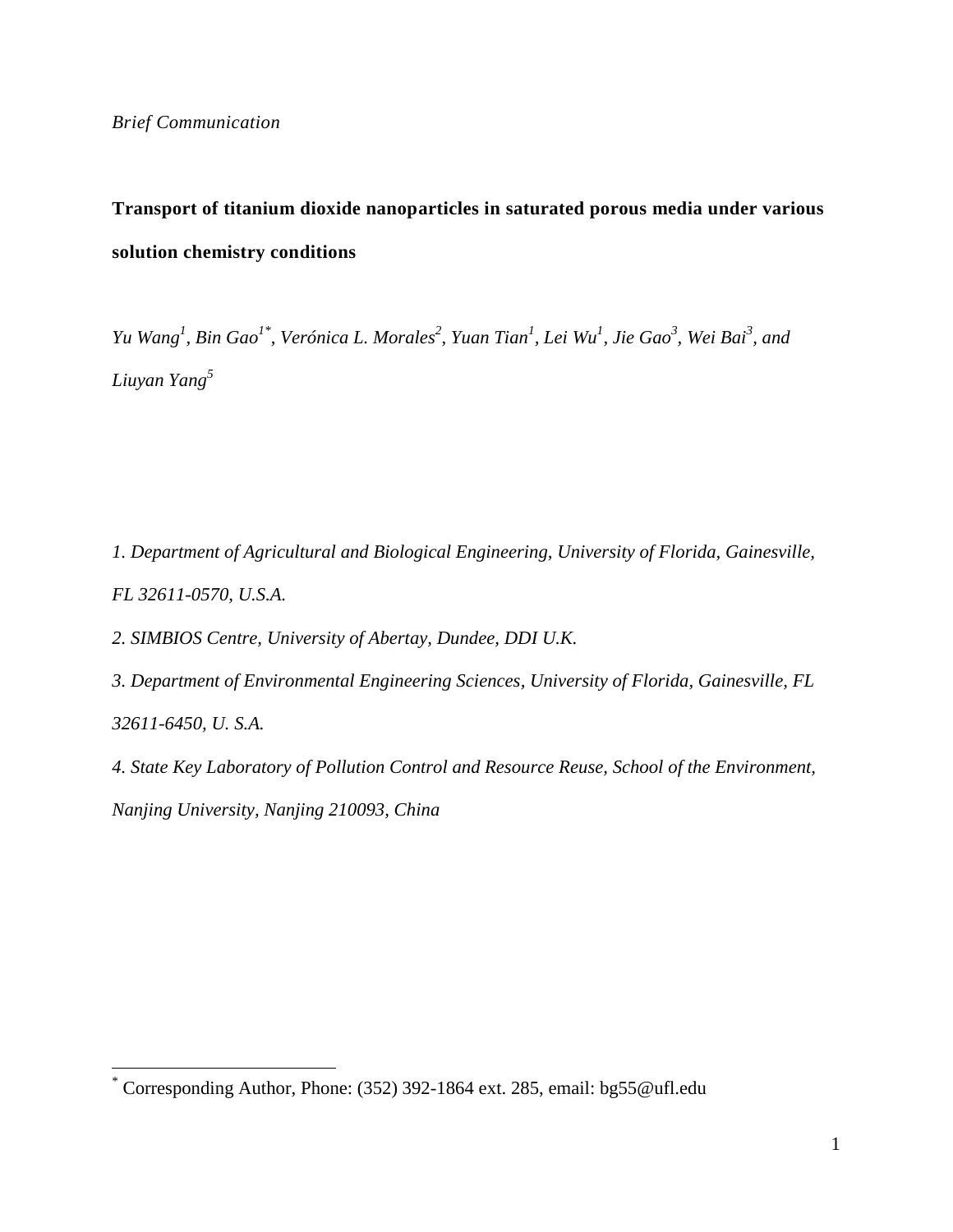# **Abstract**

Because of its wide applications, nanosized titanium dioxide may become a potential environmental risk to soil and groundwater system. It is therefore important to improve current understanding of the environmental fate and transport of titanium oxides nanoparticles (TONPs). In this work, the effect of solution chemistry (i.e., pH, ionic strength, natural organic matter (NOM) concentration) on the deposition and transport of TONPs in saturated porous media was examined in detail. Laboratory columns packed with acid-cleaned quartz sand were used in the experiment as porous media. Transport experiments were conducted with various chemistry combinations, including four ionic strengths, three pH levels, and two NOM concentrations. The results showed that TONP mobility increased with increasing solution pH, but decreased with increasing solution ionic strength. It is also found that the presence of NOM in the system enhanced the mobility of TONPs in the saturated porous media. The Derjaguin-Landau-Verwey-Overbeek (DLVO) theory was used to justify the mobility trends observed in the experimental data. Predictions from the theory agreed excellently with the experimental data.

**Keywords:** Titanium oxides, nanoparticles, transport, solution chemistry, mobility.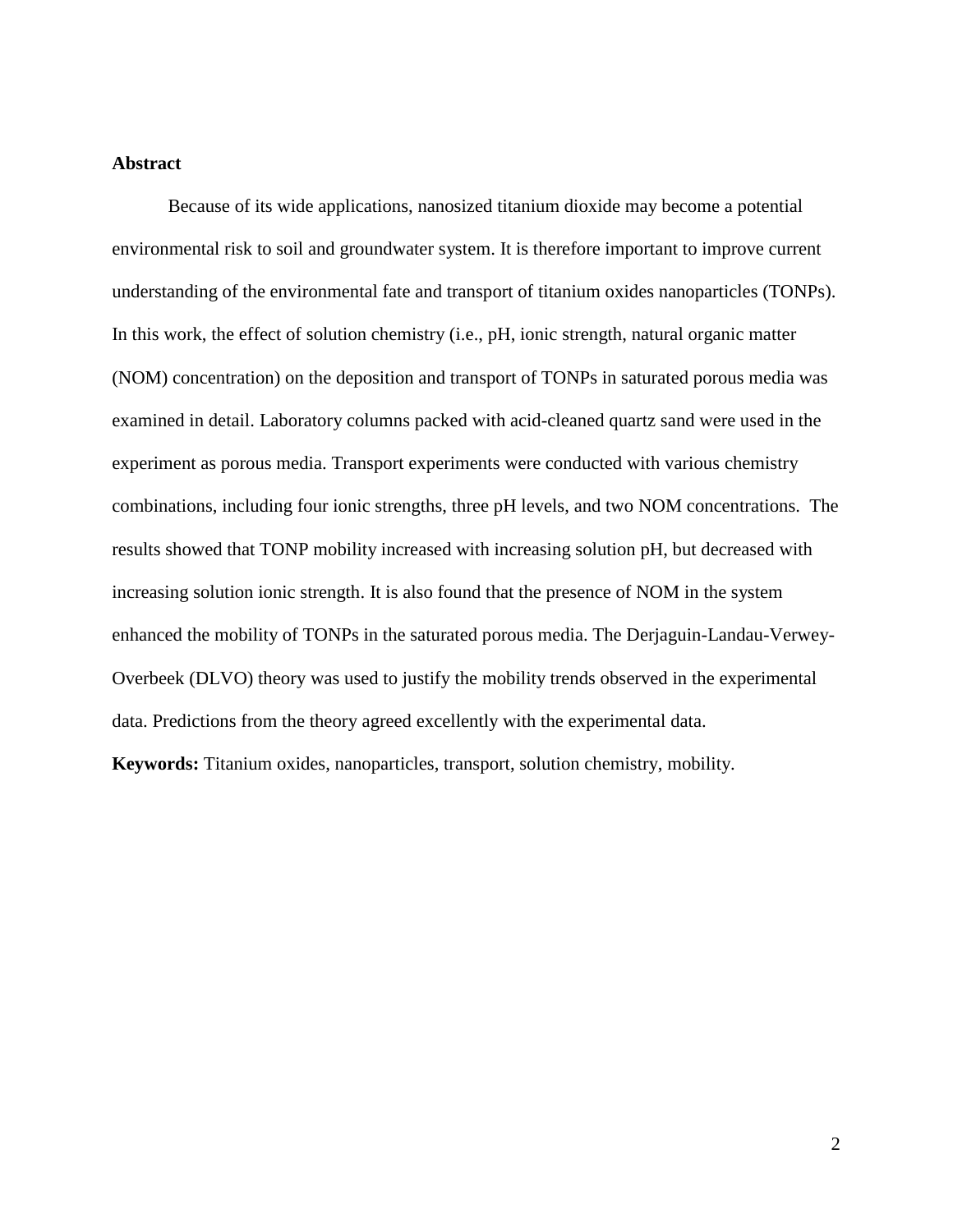## **Introduction**

In the XXI century alone, large quantities of nanoparticles (NPs) have been introduced into aquatic environments due to the growing production, use and disposal of nano-enabled products. The projections of a rising load of NPs into the environment have raised concerns about their dispersion, as well as their potential toxic effect on specific organisms and on entire ecosystems [\(Gao et al. 2009;](#page-15-0) [Guzman et al. 2006b;](#page-15-1) [Li et al. 2012;](#page-15-2) [Xiong et al. 2009;](#page-17-0) [Zhang et al.](#page-17-1)  [2009\)](#page-17-1). The small size of NPs makes them highly reactive and toxic to aquatic organisms, as these are small enough to cross cell membranes with ease [\(Gao et al. 2009;](#page-15-0) [Tervonen et al. 2009\)](#page-16-0). Therefore, suitable understanding of their fate and transport in the environment is required in order to assess the potential risks these particles pose to public and environmental health. From classic filtration theory projections, changes in the size of NP aggregates are expected to affect transport, and solution chemistry conditions are known to affect aggregation. Thus, understanding the link between chemistry-induced aggregation and transport will be critical to assess environmental dispersion of NPs.

Titanium dioxide nanoparticles (TONPs) are among the most widely manufactured/ engineered NPs to date [\(Kiser et al. 2009\)](#page-15-3). The popularity for TONPs stems from its broad set of applications, including food packaging, cosmetics, sunscreens, paints, and environmental application such as photo-catalyst. The forecasted annual production of TONPs for the year 2025 is 2.5 million tons [\(Robichaud et al. 2009\)](#page-16-1) with the majority of its application as freely moving nanoparticles (i.e., particles with three dimensions smaller than 100 nm) [\(Lecoanet et al. 2004\)](#page-15-4).

Only a limited amount of investigations have been conducted to study the environmental fate and transport of TONPs in aqueous systems [\(Chen et al. 2011;](#page-14-0) [Fang et al. 2009;](#page-14-1) [Guzman et](#page-15-5)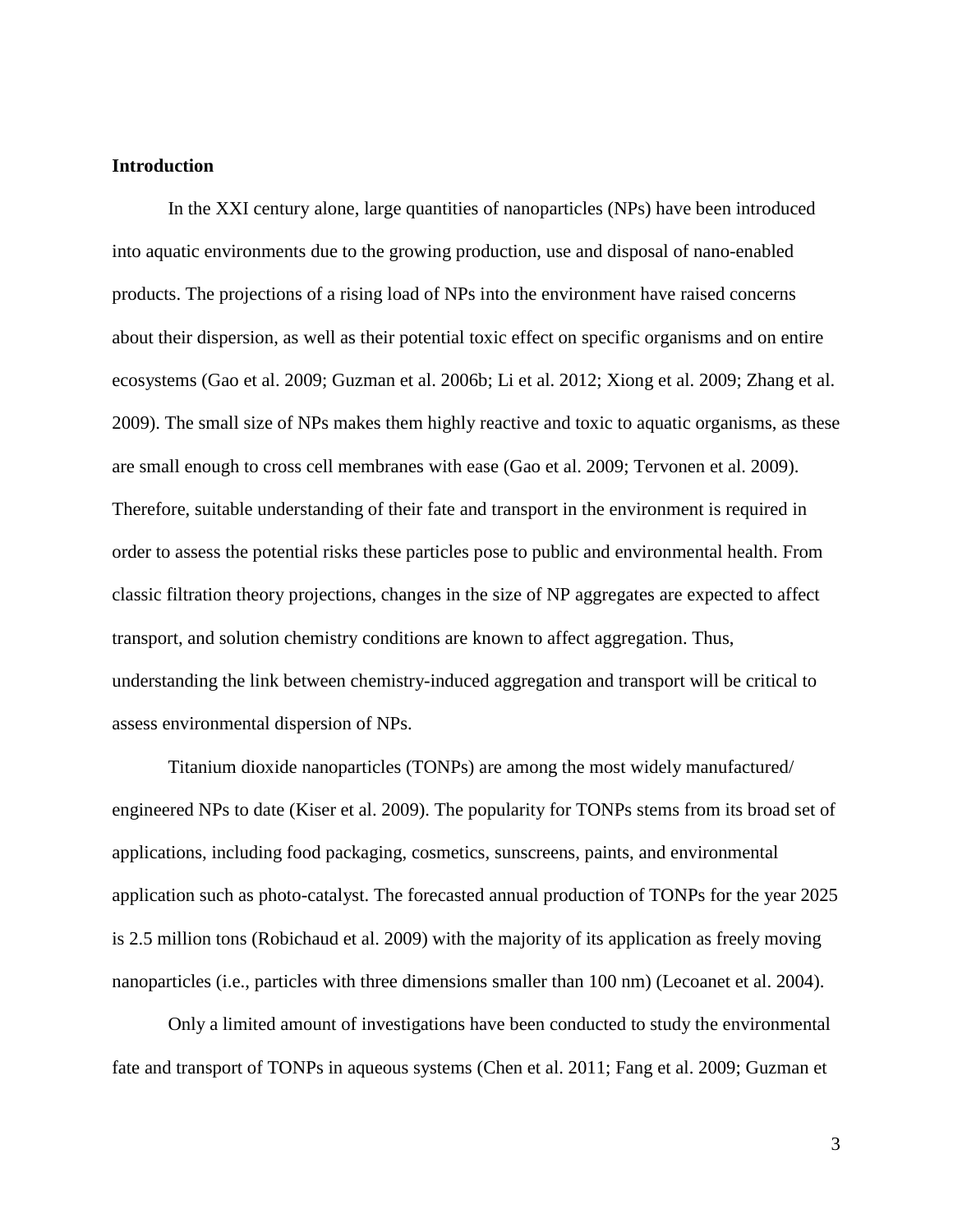[al. 2006a;](#page-15-5) [Solovitch et al. 2010\)](#page-16-2). These studies have shown that TONP transport and retention in saturated porous media are controlled by multiple factors, including surface properties of the TONPs and the porous medium, solution chemistry (e.g., pH and ionic strength), flow velocity, surfactant concentration, and presence of natural organic matter (NOM) [\(Chen et al. 2008,](#page-14-2) [2010;](#page-14-3) [Chowdhury et al. 2011;](#page-14-4) [Domingos et al. 2009;](#page-14-5) [Godinez and Darnault 2011\)](#page-15-6). For example, Solovitch et al. [\(2010\)](#page-16-2) observed that alkaline conditions promoted greater mobility of TONPs, while increasing ionic strength resulted in great retention in a sandy porous medium. Similarly, Chen et al. [\(2011\)](#page-14-0) observed that higher ionic strength conditions promoted TONP aggregation and subsequent retention. Alternatively, natural organic matter (NOM) has been shown to increase the stability of TONP suspensions [\(Fang et al. 2009;](#page-14-1) [Thio et al. 2011\)](#page-16-3).

The overarching objective of this paper was to determine the effect of solution chemistry on the fate and transport of TONPs in saturated porous media. Transport experiments with clean sand packed columns were conducted to test the retention and release of TONPs under various solution chemistry conditions (pH of 7.3, 8.3, and 10.3, ionic strengths of 0.1, 1, 10, and 100 mM, and presence and absence of NOM). The specific objectives were to: 1) determine the stability of TONP suspensions under various solution chemistry conditions, 2) examine the effect of solution chemistry on the retention and transport of TONPs in saturated porous media, 3) examine the effect of transient flow chemistry on TONP release in saturated porous media, and 4) determine the size distribution of TONPs before and after transport experiments.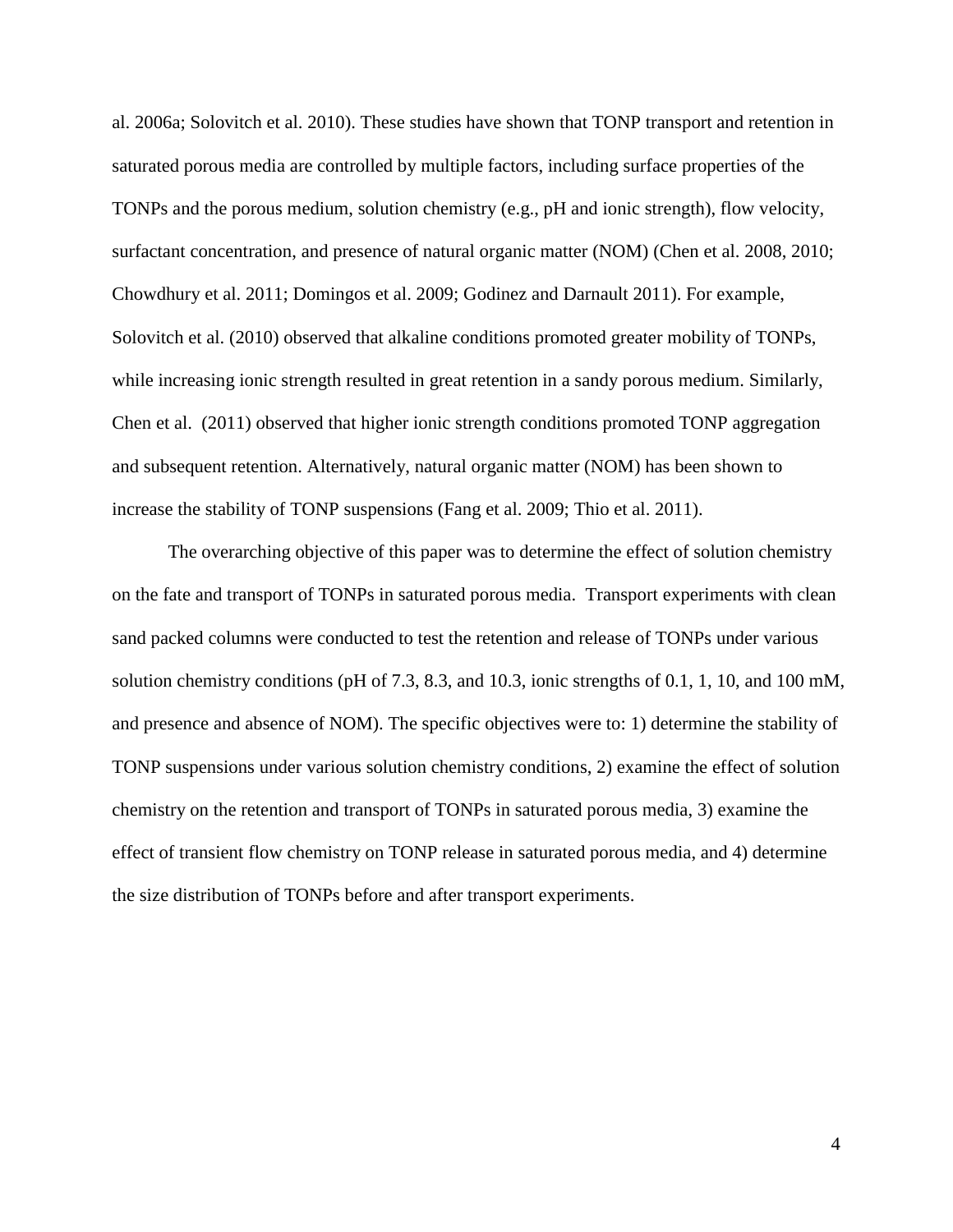#### **Materials and Methods**

#### **Preparation of TiO2 NPs suspensions and Porous media**

Titanium dioxide nanoparticles (Aeroxide TiO<sub>2</sub> P25, Evonik Degussa Corporation, NJ) were used in all experiments. According to the manufacturer, TONPs were more than 99.5% pure with a primary particle size around 30 nm. A stock suspension of TONPs (100mg/L) was prepared by adding the TONP powder into DI water followed by ultrasonication with a Misonix S3000 ultrasonicator (60 minutes). TiO<sub>2</sub> suspensions (10mg/L) were prepared by diluting the stock suspension into prepared solutions of various chemical characteristics of varying pH, ionic strength, and NOM concentration, as indicated in Table 1. This  $TiO<sub>2</sub>$  suspension concentration was chosen for the convenience of sample analysis in the transport study. 1 M NaOH and 1 M  $HNO<sub>3</sub>$  solutions were used to adjust the solution pH and 1 N NaNO<sub>3</sub> solution was used to adjust solution ionic strength. For experiments conducted at pH 7.3 and 8.3, NaHCO<sub>3</sub> and Na<sub>2</sub>CO<sub>3</sub> were used, respectively, to buffer the suspension pH. The final TONP suspensions were further sonicated for an additional 10 minutes prior to experimentation. To test the effect of natural organic matter (NOM) on TONP transport, the Suwanee River humic acid (SRHA) (standard II, International Humic Substances Society) was used as a model of NOM. The zeta (ζ) potential of TONPs at each chemical condition was measured by Brookhaven ZetaPlus (Brookhaven Instruments, Holtsville, NY) and the values reported in Table 1.

Quartz sand (Standard Sand & Silica Co.) was used in this study as the porous medium with a size range of 0.5-0.6 mm and approximate average diameter of 0.55 mm. Prior to use, the sand was washed sequentially by tap water, 10% nitric acid (v:v) and nano-pure water. After washing, the sand was then oven-dried at 550  $\mathbb C$  overnight and stored in a tight container. The purity of the sand was examined using X-ray diffraction (XRD). Details of the XRD are reported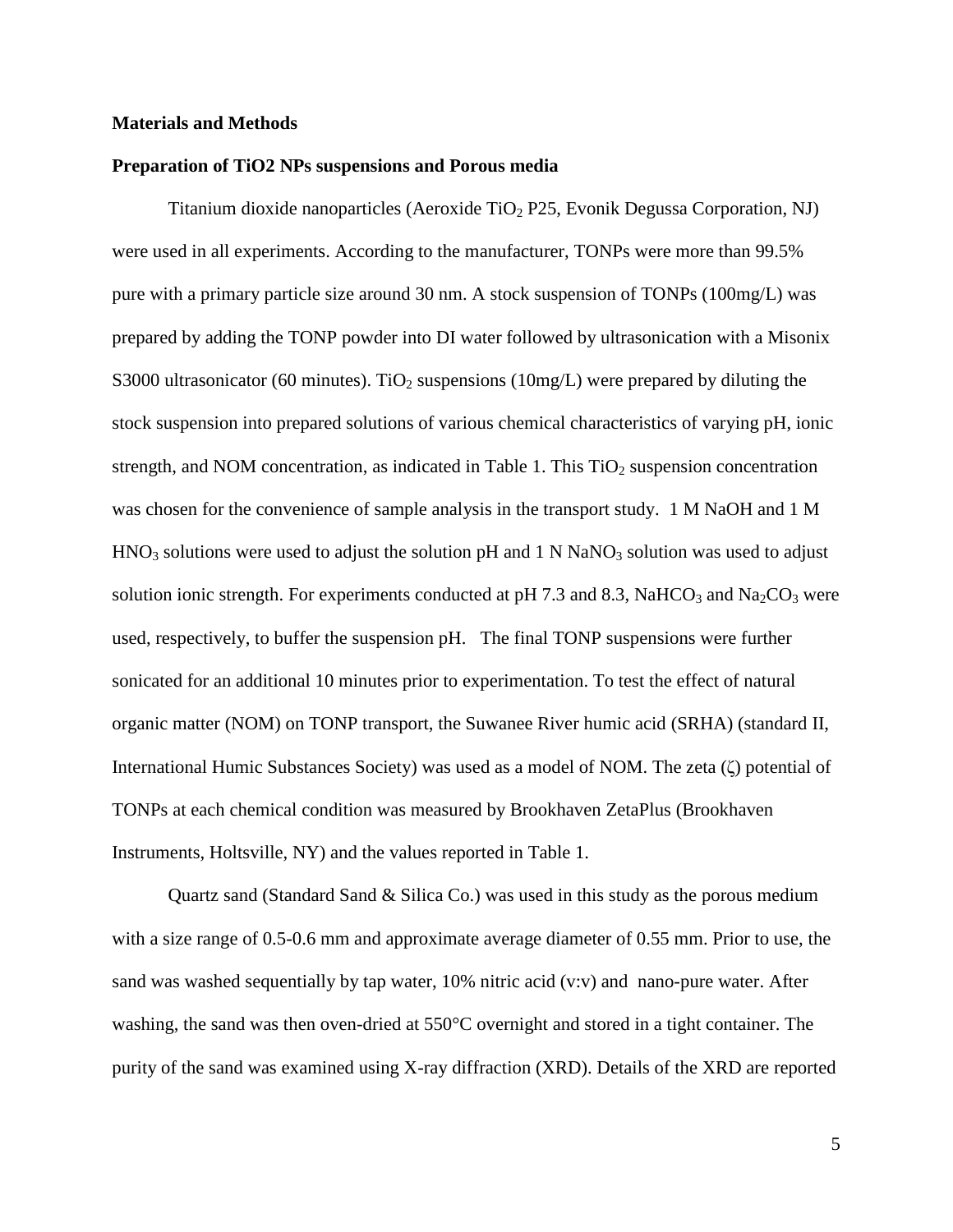by in a previous study [\(Tian et al. 2010\)](#page-16-4). The ζ-potential for the sand under different solution chemistry conditions was measured following the method by Johnson et al. [\(Johnson et al. 1996\)](#page-15-7).

## **Stability of TPNs in various solution chemistry conditions**

Suspension stability and quiescent aggregation was measured for each chemical composition of the  $TiO<sub>2</sub>$  suspension using a method similar to Fang et al. [\(2009\)](#page-14-1). Prior to stability measurements, the  $TiO<sub>2</sub>$  suspensions (10mg/L) were sonicated for 10 minutes to homogenize and monodisperse the samples. To measure stability, 500 mL of a given  $TiO<sub>2</sub>$ suspension were added to a glass beaker and allowed to settle undisturbed for 4 hours. The duration of quiescent settling was selected to match in time the length of the column experiments. Throughout the settling time, a 5mL aliquot of supernatant liquid was carefully sampled from the top of the beaker (1 cm below surface) every hour, from which the concentration and particle size of TONPs was recorded. The concentration of TONPs was determined by measuring the absorbance of light at a wavelength 286 nm with a UV-visible spectrophotometer (UVS). The calibration curve can be found in the supporting information (Figure S1). The average TONP aggregate size was measured with dynamic light scattering (DLS) (Zetasizer Nano-ZS analyzer, Malven Instrument Inc., U. K) and reported as hydrodynamic diameter. Although only average TONP sizes were reported, size distribution information of TONPs under the tested experimental conditions can be found in the supporting information (Figure S2).

#### **Transport of NPs in porous media**

An acrylic column of 2.5 cm in diameter and 16.5 cm in height was wet-packed with clean sand. The porosity of column was approximately 0.41. Once packed, flow in the column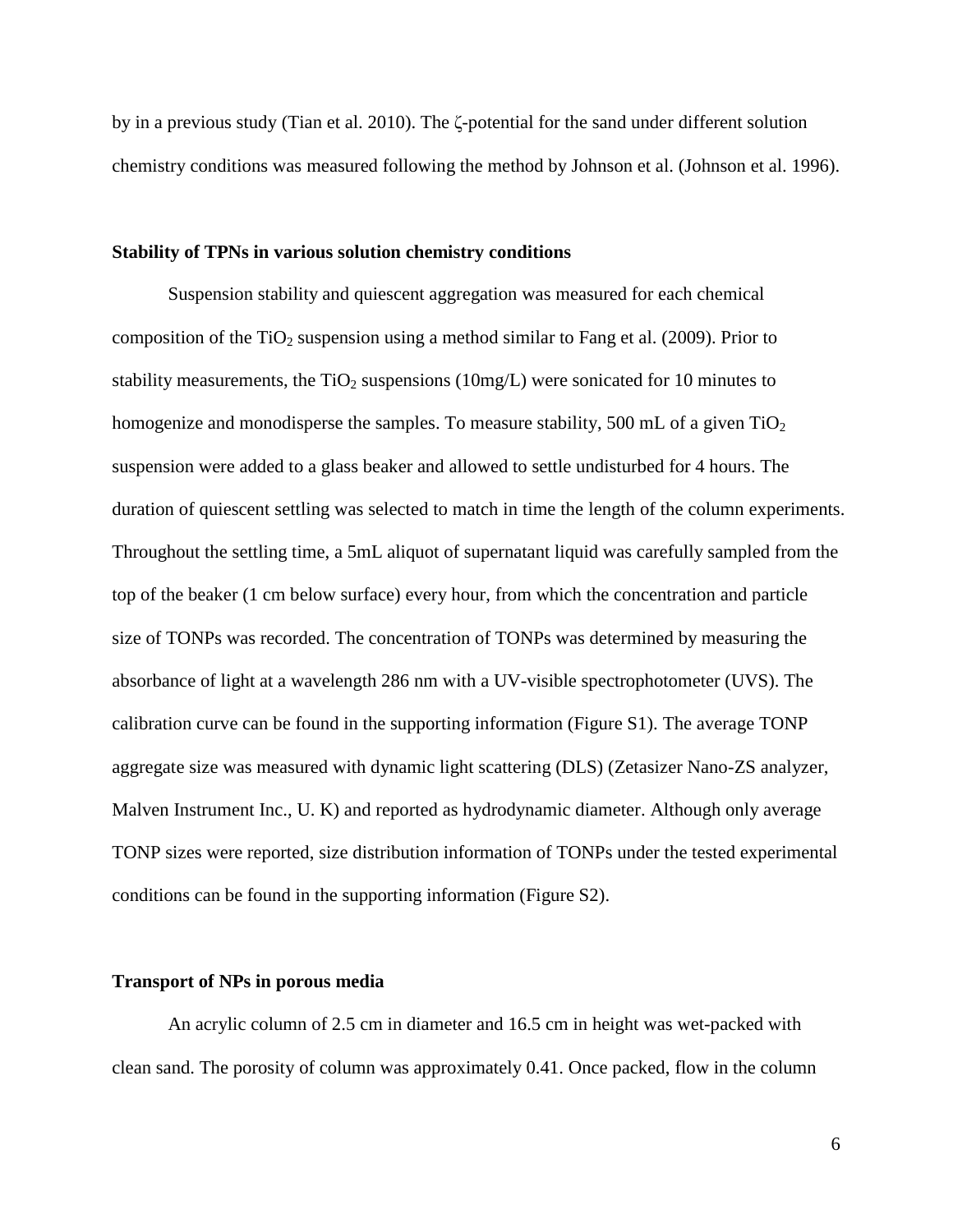was induced in a downward direction with a peristaltic pump (Masterflex LS, Cole Parmer Instrument, Vernon Hills, IL). Hydrochemical equilibration was reached by applying 10 pore volumes (PVs) of DI water followed 10 PVs of background solution through the column at a constant velocity of 0.5 cm/min. Then, a pulse of stable TONP suspension  $(10 \text{ mg/L})$  with same background solution chemistry was injected into column for 2 PVs, followed by 2 PVs TONPsfree background solution. The effluent of the column was sampled with a fraction collector every 4 minutes and the concentration of the TONP effluent monitored with UVS as described above. Additionally, a conservative tracer test was conducted with 50 mg/L NaBr solution following the same conditions for the TONP experiments. The average size of the TONP aggregates in the effluents was analyzed after 1.8 PV were eluted. Upon completion of the steady-state transport experiments, three of the columns were subsequently flushed with background solution conditions different from those used initially (increase in pH, increase in NOM concentration, and decrease in IS) to create unfavorable conditions for retention and release the deposited TONPs by a chemical transient. The specific changes in background solution chemistry are listed in Table 3.

#### **DLVO theory**

In this study, a similar method to that used previously by the authors [\(Tian et al. 2010\)](#page-16-4) was followed to calculate the DLVO interaction energy. Briefly, the energy profile for sphereplate geometry were calculated as the sum of Lifshitz – van der Waals attractive energy ( $\Delta G^{LW}$ ) and electric double layer repulsive energy ( $\Delta G^{EDL}$ ) [\(Elimelech et al. 1995\)](#page-14-6):

$$
\Delta G^{LW} = -\frac{A_{132}}{6} \left[ \frac{r}{h} + \frac{r}{h+2r} + \ln(\frac{h}{h+2r}) \right]
$$
 (1)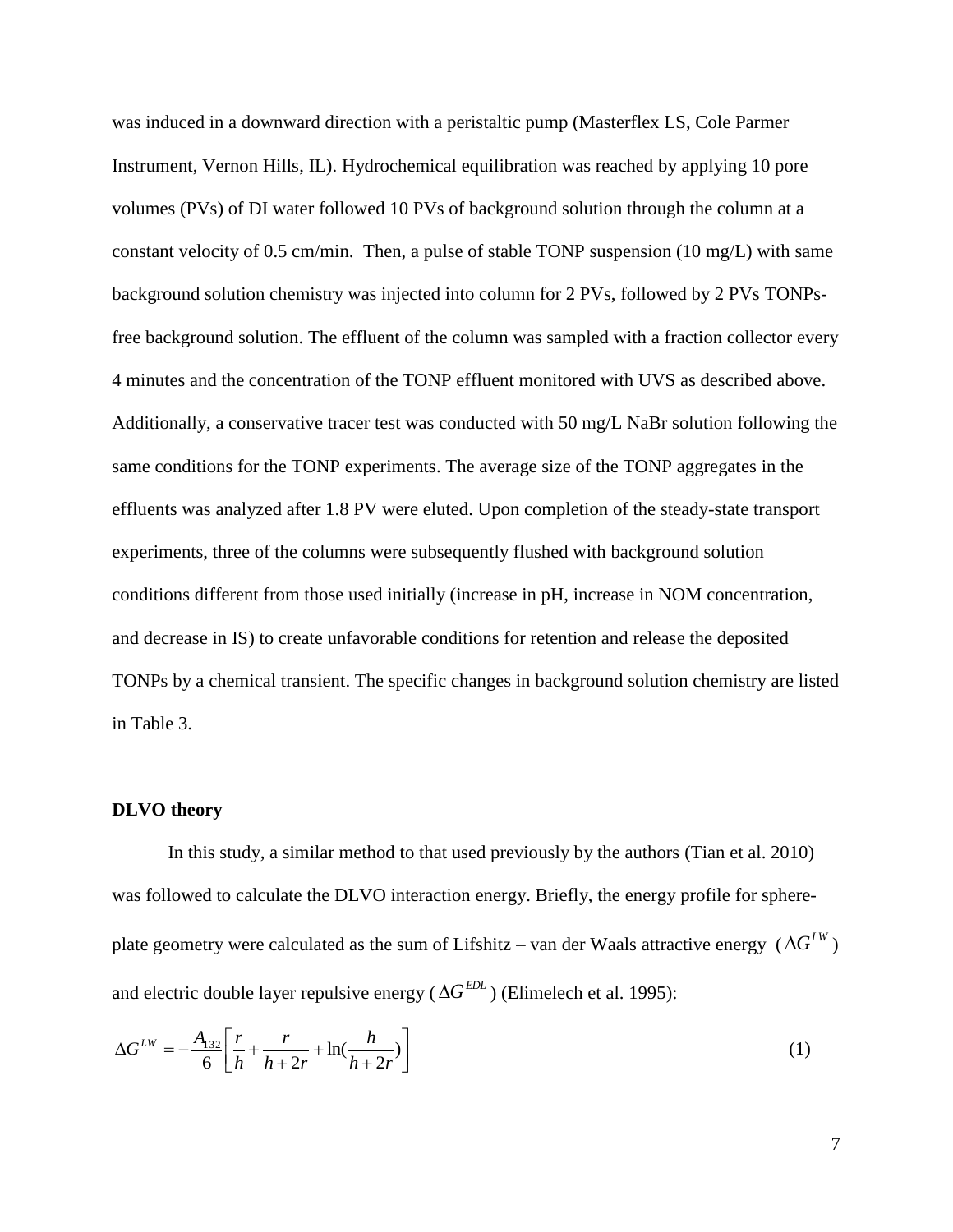$$
\Delta G^{EDL} = 64\pi r \mathcal{E}_0 \left[ \frac{kT}{ze} \right]^2 \tanh \left[ \frac{ze\psi_1}{4kT} \right] \tanh \left[ \frac{ze\psi_2}{4kT} \right] \exp(-\kappa h) \tag{2}
$$

where  $A_{132}$  is the Hamaker constant for substances "l" and "2" in presence of medium"3", which can be determined from the Hamaker constant of each material , *h* is the separation distance, *r* is the radius of the particle,  $\varepsilon$  is the dielectric constant of the medium,  $\varepsilon_0$  is the vacuum permittivity, *k* is the Boltzmann's constant, *T* is the temperature, *z* is the valence of electrolyte, *e* is the electron charge,  $\psi_1$  and  $\psi_2$  are the surface potential of the particle and the sand surface, and  $\kappa$  is the reciprocal of the Debye length. The surface potential of TONPs and the sand was calculated from measured ζ-potentials, following the relationship by van Oss et al. [\(1990\)](#page-17-2):

$$
\psi = \zeta \left(1 + \frac{d}{r}\right) \exp\left(\kappa d\right) \tag{3}
$$

where d is the distance between the surface of the charged particle and the slipping plane and usually taken as 5 A [\(van Oss et al. 1990\)](#page-17-2). The total DLVO interaction energies between the particles and the sand were determined using equations (1) - (3) and normalized with *kT.*

# **Results and discussion**

#### **Stability of TONP suspensions**

The ζ-potential of TONPs and sand at different conditions are presented in Table 1. ζpotentials of TONPs ranged from -17.76 to -50.45 mV, following trends of increased ζ-potential with ionic strength and decrease with pH, in agreement with previous studies [\(Thio et al. 2011\)](#page-16-3). The changes to ζ-potential with IS are a result of the expected phenomenon of electrostatic double layer compression by charge screening. Previous studies reported points of zero charge for the sand and TOPNs to be around 3.0 and 6.2, respectively [\(Suttiponparnit et al. 2011;](#page-16-5) [Tian](#page-16-6)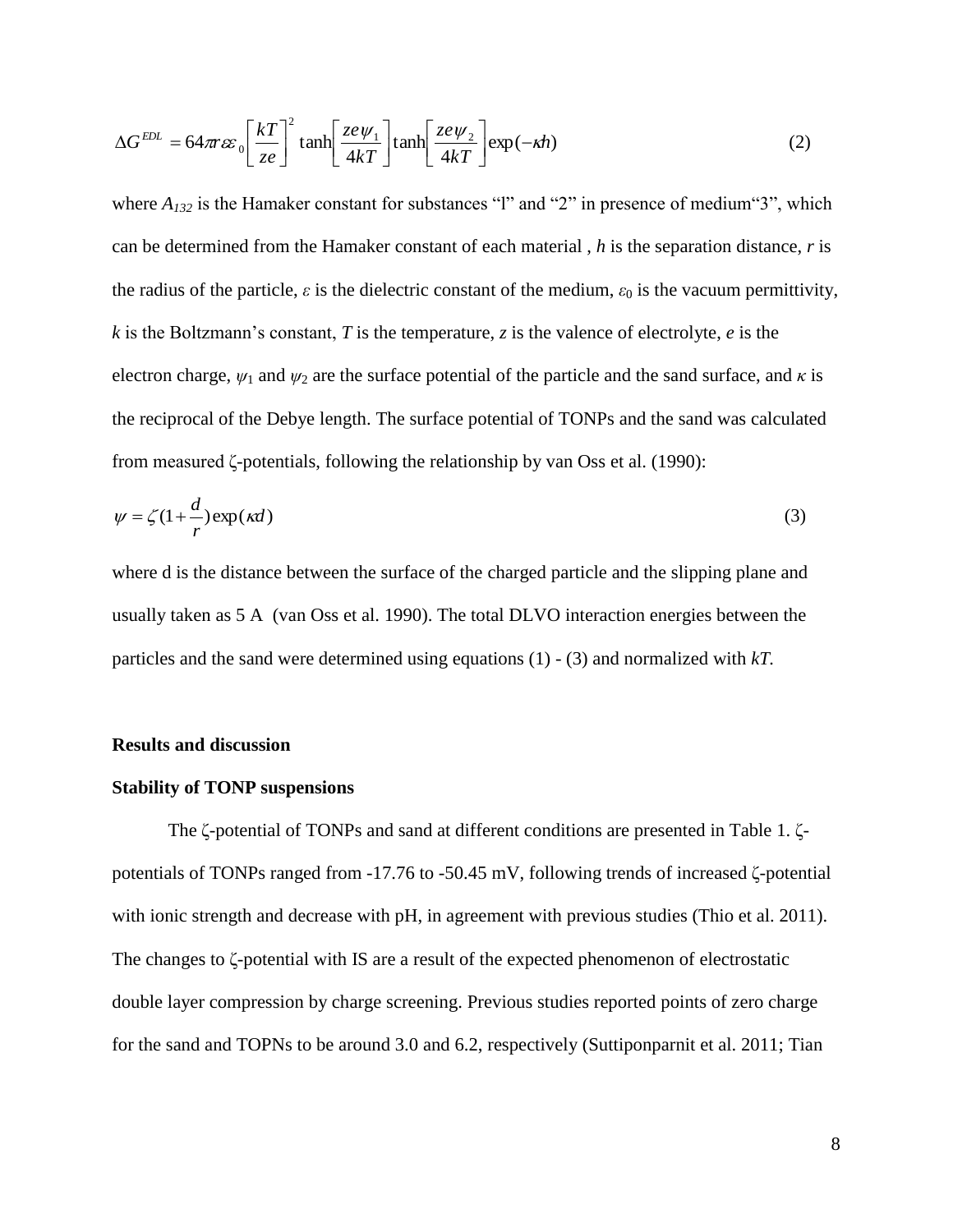[et al. 2012\)](#page-16-6). These results indicate that both sand and TONPs have negative charge under the entire range of experimental conditions used in this study.

The stability of TONPs under various conditions was studied in a 4-hour period. The normalized suspension concentration and average particle size of the TONP aggregates at the chemical conditions tested were plotted over time in Figures 1 (a) and (b), respectively. In general, conditions of higher pH and lower IS conditions resulted in more stable TONP suspensions. Two potential mechanisms responsible for the destabilizing effect at higher ionic strength include: 1) reduce surface charge of TONPs and 2) decrease the exponential decay length of electrostatic repulsion [\(Thio et al. 2011;](#page-16-3) [Zhang et al. 2012\)](#page-17-3). At higher pH, the TONPs have a more negative surface charge, which affords the suspension with electrostatic stability. The normalized TONP concentrations at pH of 7.3 and IS of 1 mM dropped over time for all samples, indicating unavoidable instability for  $TiO<sub>2</sub>$  suspensions. However, TONP conditions where NOM was added maintained the steadiest normalized concentration, thus displaying the greatest stability during the measured aging time (Figure 1). After 4 hours, the TONPs sample with pH 8.3 and IS 0.1 mM had the smallest average aggregate size, while the sample at the same pH but IS of 100 mM had the largest average aggregate size (see Figure 1b). All tested solution chemistry conditions allowed the TONPs to remain above 80% the original concentration throughout the 4 hour period, indicating that the stability of the suspensions at the conditions investigated was acceptable.

The aggregate size and ζ-potential measurements of each solution chemistry condition were used to calculate a single collector interaction profiles following classic DLVO theory. For particle-collector interaction profiles, repulsive energy barriers were found for all experimental conditions (Figure 2). The primary maxima height reduced when pH dropped from 8.3 to 7.3 at

9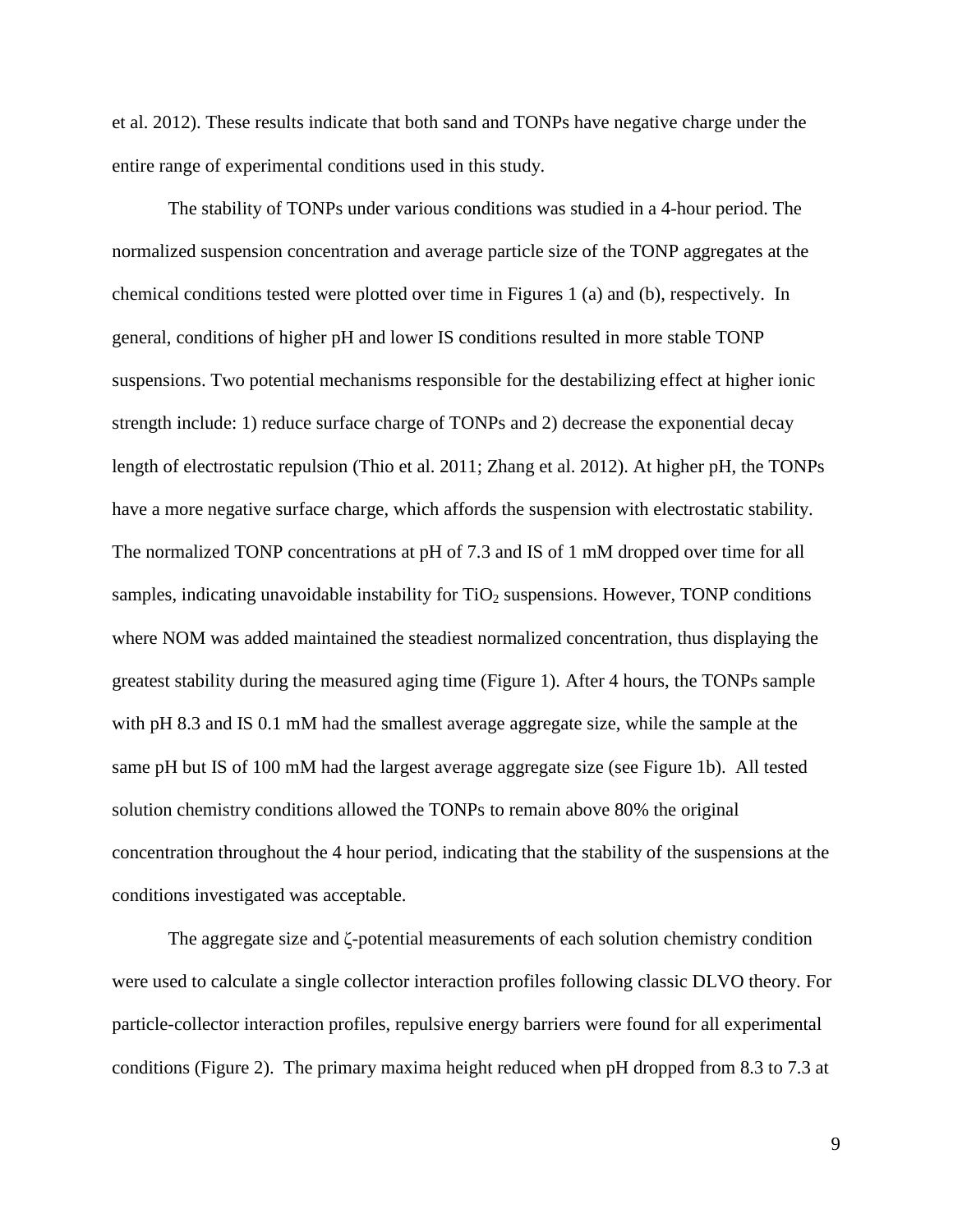constant IS of 1mM. For the tested set of chemical combinations, those at neutral pH have the lowest energy maximum and are therefore the conditions most likely to permit TONPs to overcome the energy barrier and become deposited in the primary minimum (Figure 2). In addition, all conditions with IS greater than or equal to 1 mM were characterized for having secondary energy minima (see Figure 2). For conditions where IS was higher and pH was lowest (pH 7.3 and IS 1mM, see Figure 2), the secondary minimum well was deepest, indicating that at these conditions TONPs could experience reversible deposition by secondary minimum interactions.

# **Transport of TONPs in saturated porous media**

TONP transport experiments were performed by injecting a pulse of TONP suspension at each of the specified background solution chemistries through a saturated sand column. The effluent breakthrough concentrations were monitored throughout each transport experiment and the resulting breakthrough curves (BTCs) presented with normalized concentration and cumulative pore volume in Figure 3a. According to the shapes of the BTCs, it is apparent that conditions of higher ionic strength in the background solution resulted in increased TONPs deposition. This trend is consistent with previous studies of a broad range of colloids and NPs in saturated porous media [\(Chen et al. 2011;](#page-14-0) [Solovitch et al. 2010;](#page-16-2) [Tian et al. 2012\)](#page-16-6). For the conditions where IS was highest (100mM), the breakthrough was close to zero. The increase in IS increased the ζ-potential of the TONP suspension to -23.51 mV (see Table 1), thus decreasing the magnitude of electrostatic double layer repulsion between TONPs and sand surface by means of reducing the primary maximum height and deepening the secondary minimum well (see Figure 2). These changes to the interaction energy profile illustrate the two types of attractive

10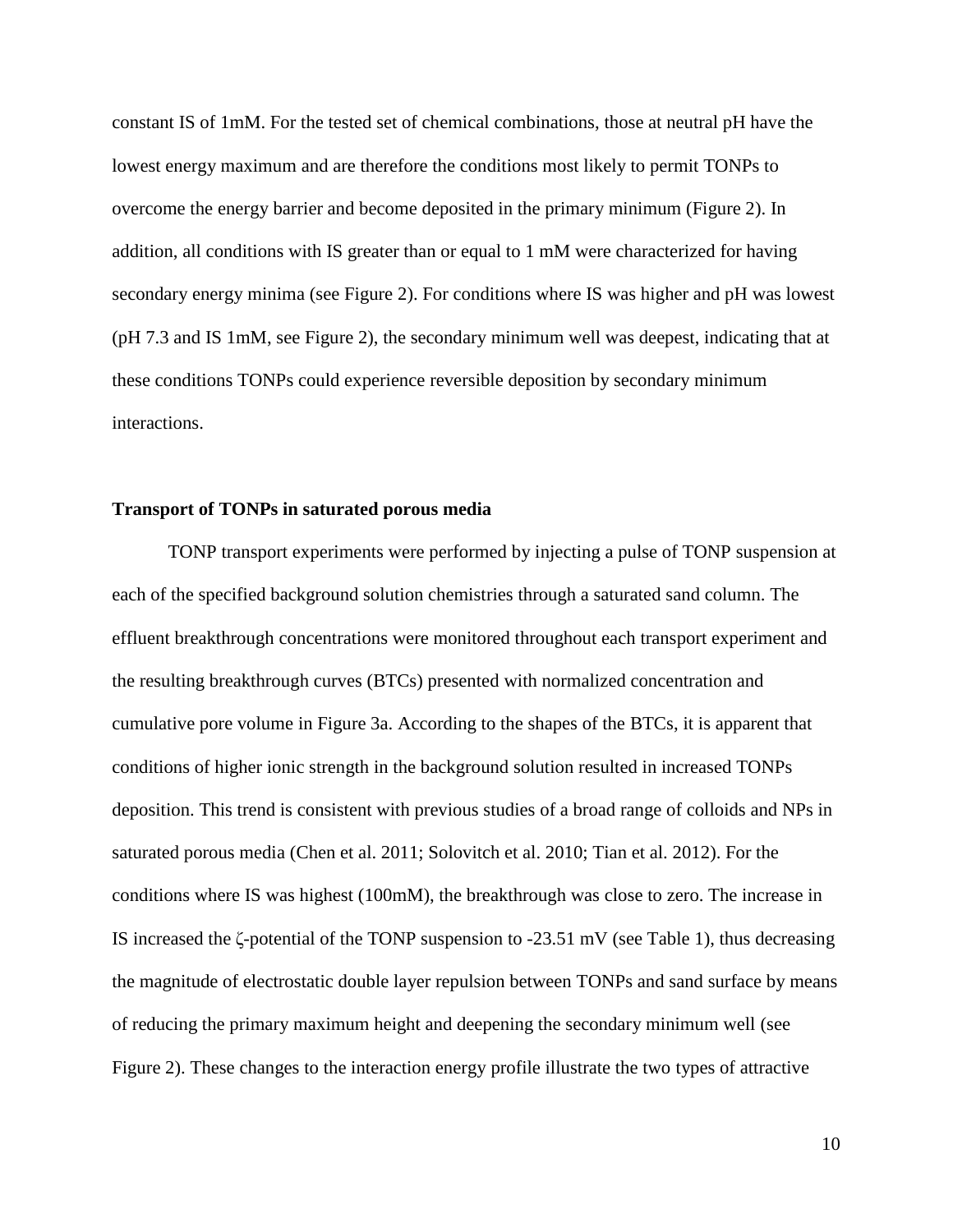interaction created where TONPs can become immobilized: primary and secondary energy minimum.

The influence of pH on the TONPs transport was studied in the range from neutral to alkaline pH (7.3, 8.3 and 10.3), as illustrated in Figure 3b. The deposition of TONPs in the column was nearly perfect at pH 7.3 with only 5.6% of the injected colloids recovered in the effluent (see Table 1). In contrast, the deposition of TONPs at pH 10.3 was greatly reduced, with 87% of the injected colloids recovered in the effluent (see Table 2). Although for both conditions, the ζ-potential of both TONPs and the sand was negative, the magnitude of the negative charge of the surfaces in the alkaline conditions was much greater. Base on DLVO interaction energies, conditions at pH 10.3 are more unfavorable for deposition than pH 8.3 and 7.3 due to the greater energy barrier and deeper secondary minimum well. It can be inferred from these interaction profiles that TONPs at pH 7.3 are likely filtered by attachment onto the sand surface due to secondary minimum interactions.

#### **Influence of Humic acid on TONP transport**

The presence of NOM significantly decreased the deposition of TONPs (Figure 3c). At pH of 7.3, recovery rate of TONPs increased from 4.3% to 28.5% when 5 mg/L C SRHA was added to the solution (Table 2). These results are consistent with previous findings on enhanced colloid and single-walled carbon nanotube transport in saturated porous columns in the presence of humic substances [\(Franchi and O'Melia 2003\)](#page-14-7). The ζ-potential of TONPs decreased significantly in the presence of SRHA (from -17.76 to -43.5 mV, see Table 1). Also, the average size in TONPs aggregate increased in the presence of SRHA (from 127 nm to 625 nm, see Table 1). In our results, the average particle size of TONPs increased in the presence of SRHA due to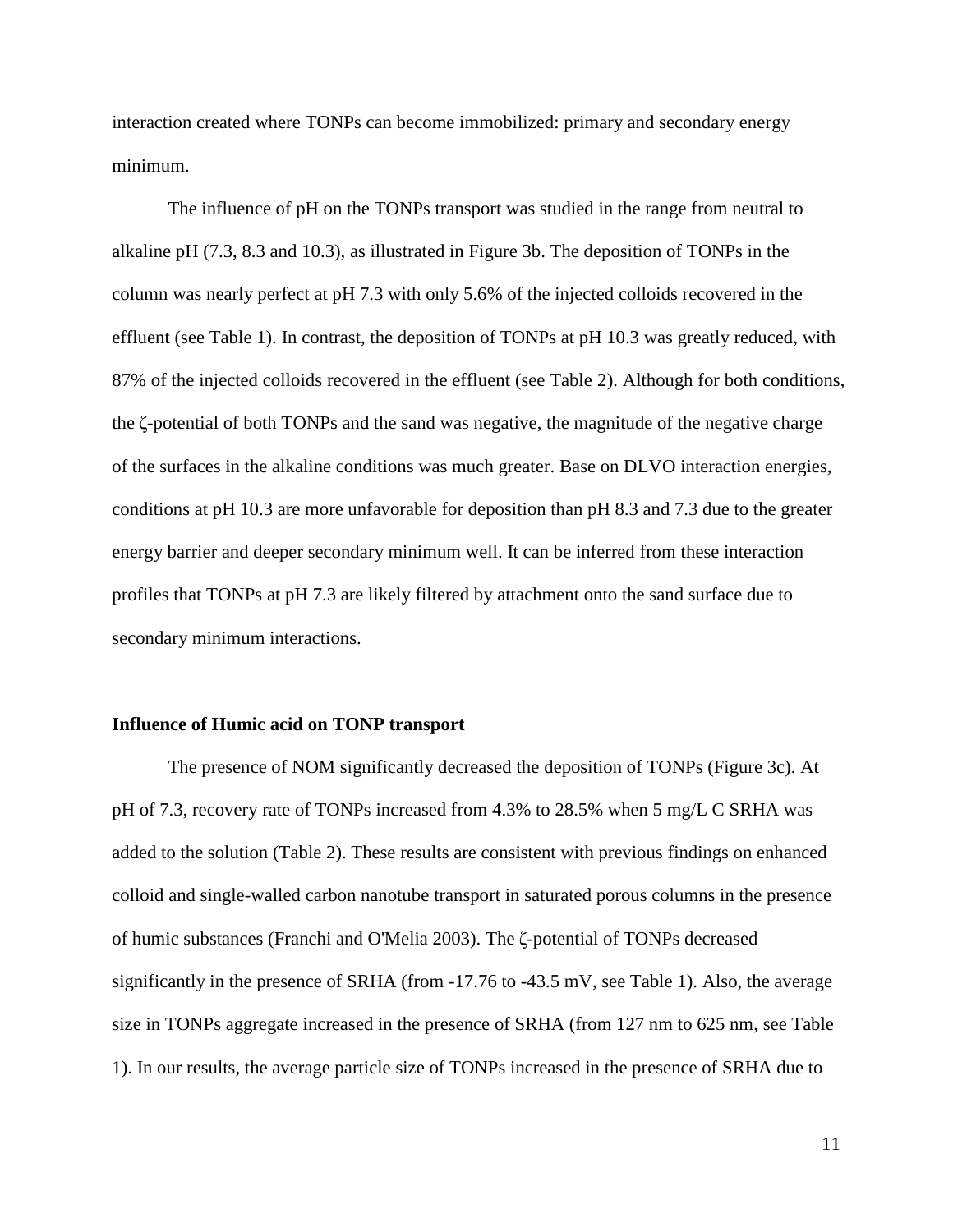the adsorption of SRHA onto TONP surfaces to form a NOM brush layer that makes the particles 'hairy' and also hydrodynamically larger [\(Morales et al. 2011;](#page-15-8) [Phenrat et al. 2010\)](#page-16-7). During transport, the average  $TiO<sub>2</sub>$  aggregate size increased by 33% after passing through the column in the presence of NOM, as indicated by the change in aggregate size in the influent (625 nm) from that in the effluent (837 nm) in Table 2. Alternatively, the average  $TiO<sub>2</sub>$  aggregate size increased by 150% after passing through the column in the absence of NOM, as indicated by the aggregate size in the influent (127 nm) and the effluent (316) in Table 2. The observed changes in aggregate size in the effluent indicate that orthokinetic aggregation is hindered in the presence of NOM, likely due to steric repulsion from the adsorbed NOM macromolecule.

#### **Release of Deposited TONPs**

Upon completion of the steady-state transport experiments, three selected columns were flushed with a second TONP-free solution of different chemistry to release retained NPs in a similar fashion as has been done in previous studies [\(Tian et al. 2010;](#page-16-4) [Tosco et al. 2012\)](#page-17-4). In this study, two chemical conditions of TONP deposition were subjected to chemical transient to induce particle re-entrainment. TONP elution was induced by altering the solution chemistry so as to promote repulsion, via increase in pH, addition of NOM, or decrease in IS, as indicated in Table 3. For the experiment where initial deposition conditions were pH of 8.3 and IS of 100 mM, a reduction in IS to 0.1mM resulted in elution of 3.3 % of the originally injected TONPs. This release of deposited TONPs is likely attributed to elimination of the secondary energy minimum where weak and reversible attraction can be experienced, as has been suggested in previous studies for different colloids and nanoparticles [\(Solovitch et al. 2010\)](#page-16-2). For the experiment where initial pH was 7.3 and IS was 1mM, an increase in pH to 10.3 resulted in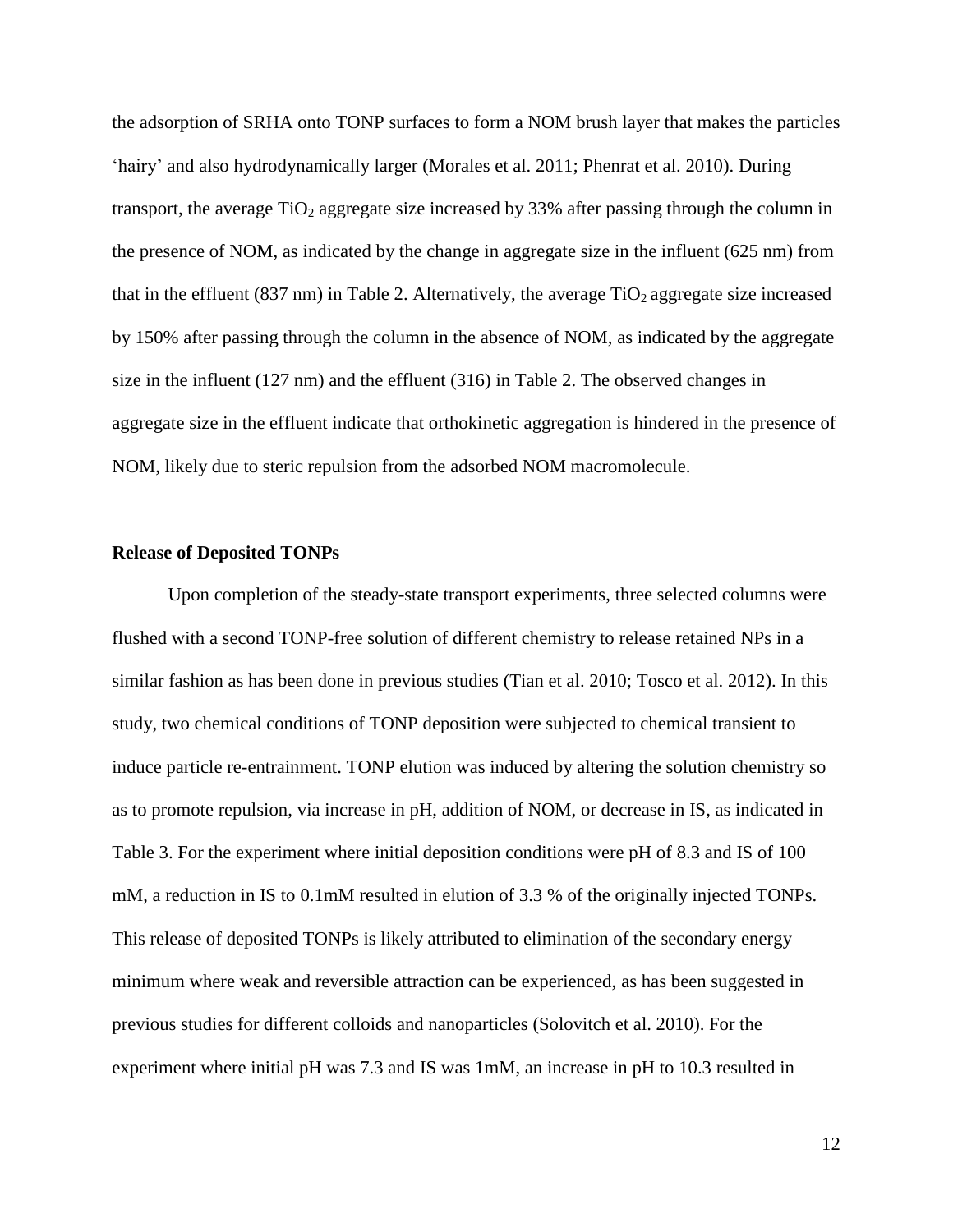elution of 4.5 % of the originally injected TONPs. According to the DLVO energy profiles, this remobilization of TONPs was similarly due to a reduction in the secondary energy minimum well depth at higher pH conditions. For experiments where initial pH was 7.3 and IS was 1 mM, addition of NOM resulted in elution of 11.4 % of the originally injected TONPs. The mass recovered from this chemical transient was greater than that observed by changing the pH or IS. However, for this remobilization mechanism, reversible secondary energy minimum deposition cannot fully explain the recovered TONP mass, as the ζ-potential for NOM addition is not as negative as that for the other two transients. Therefore, it is expected that the energy profile for NOM would be more favorable for deposition than the conditions generated by pH of 10.3 or IS of 0.1mM. The authors propose that additional repulsive mechanism maybe involved, such as the formation of NPs-NOM complexes to justify the higher recovery of retained TONPs by addition of NOM.

## **Effect of TONP size distribution**

For the breakthrough samples of each transport experiment, the size distribution of TONP aggregates were analyzed with DLS, as presented in Tables 2 and 3. Overall, the TONP average aggregate sizes in the effluents were much larger than that in the influents. For example, the aggregate size of TONPs in the influent at pH 10.3 was 132 nm, while that in the effluent was 352 nm (see values in Table 2). These results are consistent with classic filtration theory, which predicts smaller particles to have increasingly higher removal efficiencies in saturated porous media when the particle diameter is less than 1000 nm [\(Yao et al. 1971\)](#page-17-5). A similar trend was also observed in previous studies, where TONPs became much larger after passing through porous media [\(Chen et al. 2011;](#page-14-0) [Solovitch et al. 2010\)](#page-16-2). It is suggested that smaller particles, particularly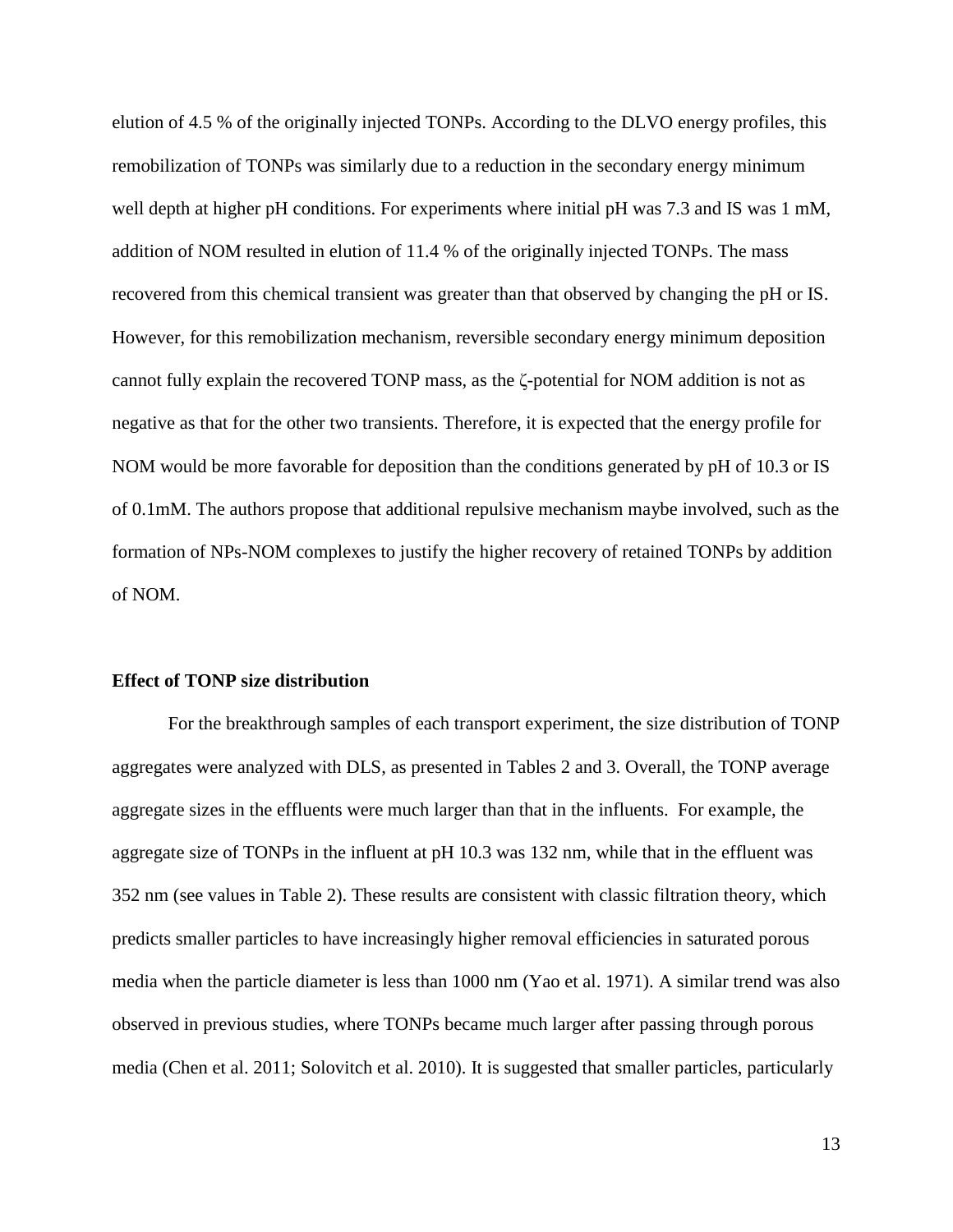nanosized particles, would have greater diffusion coefficients (Einstein-Stokes equation), which would be the main driving mechanism for mass transfer of TONPs from the liquid phase to the collector surface [\(Solovitch et al. 2010\)](#page-16-2).

## **Conclusions**

Transports of TONPs in water-saturated porous media were investigated under various solution chemistry conditions. DLVO theory was applied to analyze and interpret the experimental data. The results showed that TONPs have higher mobility with high pH and low IS. Similarly, TONP mobility was readily prompted by the presence of NOM. During the transport, TONP aggregates were formed, and finer particles became favorably retained in the porous medium. In an environmental matrix like a groundwater aquifer, the mobility of TONPs is expected to be greatly controlled by the solution chemistry. Solution IS, pH, as well as NOM concentration should play important roles in their final environmental fate. Perturbation in solution chemistry may not only alter the retention and release patterns of TONPs, but also affect their aggregation and size distributions in soil and groundwater systems.

# **Acknowledgements**

This work was partially supported by the USDA through grant 2009-65102-05847 and the NSF through grant CBET-1054405. The authors also thank the anonymous reviewers for their helpful suggestions.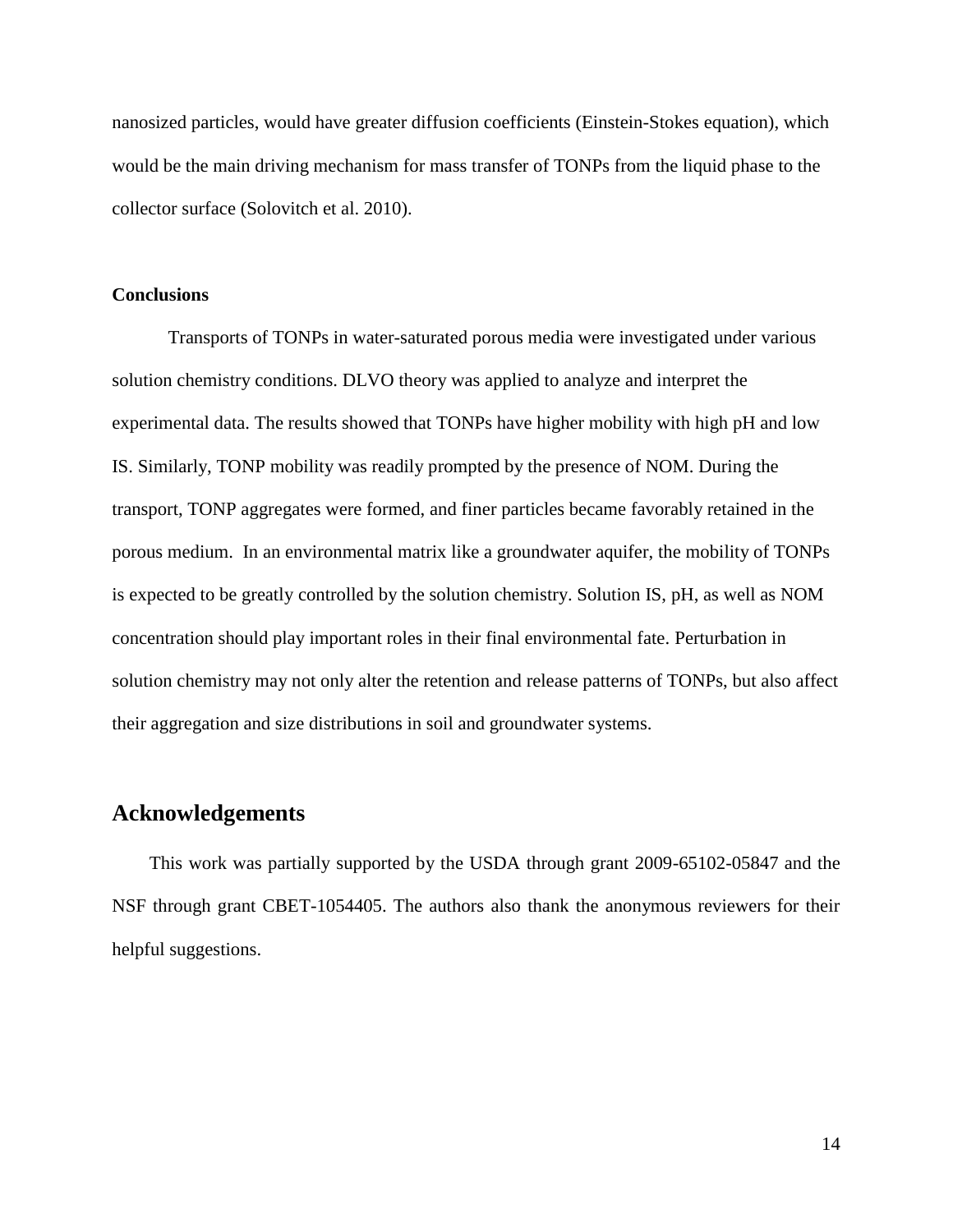# **References**

- <span id="page-14-0"></span>Chen GX, Liu XY and Su CM (2011) Transport and Retention of TiO(2) Rutile Nanoparticles in Saturated Porous Media under Low-Ionic-Strength Conditions: Measurements and Mechanisms. Langmuir 27: 5393-5402.
- <span id="page-14-2"></span>Chen LX, Sabatini DA and Kibbey TCG (2008) Role of the air-water interface in the retention of TiO(2) nanoparticles in porous media during primary drainage. Environ Sci Technol 42: 1916-1921.
- <span id="page-14-3"></span>Chen LX, Sabatini DA and Kibbey TCG (2010) Retention and release of TiO(2) nanoparticles in unsaturated porous media during dynamic saturation change. J Contam Hydrol 118: 199- 207.
- <span id="page-14-4"></span>Chowdhury I, Hong Y, Honda RJ and Walker SL (2011) Mechanisms of TiO(2) nanoparticle transport in porous media: Role of solution chemistry, nanoparticle concentration, and flowrate. J Colloid Interf Sci 360: 548-555.
- <span id="page-14-5"></span>Domingos RF, Tufenkji N and Wilkinson KJ (2009) Aggregation of Titanium Dioxide Nanoparticles: Role of a Fulvic Acid. Environ Sci Technol 43: 1282-1286.
- <span id="page-14-6"></span>Elimelech M, Gregory J, Jia X and Williams RA: 1995, 'Particle deposition and aggregtion: measurement, modeling and simulation', Butterworth-Heinemann Ltd.
- <span id="page-14-1"></span>Fang J, Shan XQ, Wen B, Lin JM and Owens G (2009) Stability of titania nanoparticles in soil suspensions and transport in saturated homogeneous soil columns. Environ Pollut 157: 1101-1109.
- <span id="page-14-7"></span>Franchi A and O'Melia CR (2003) Effects of natural organic matter and solution chemistry on the deposition and reentrainment of colloids in porous media. Environ Sci Technol 37: 1122-1129.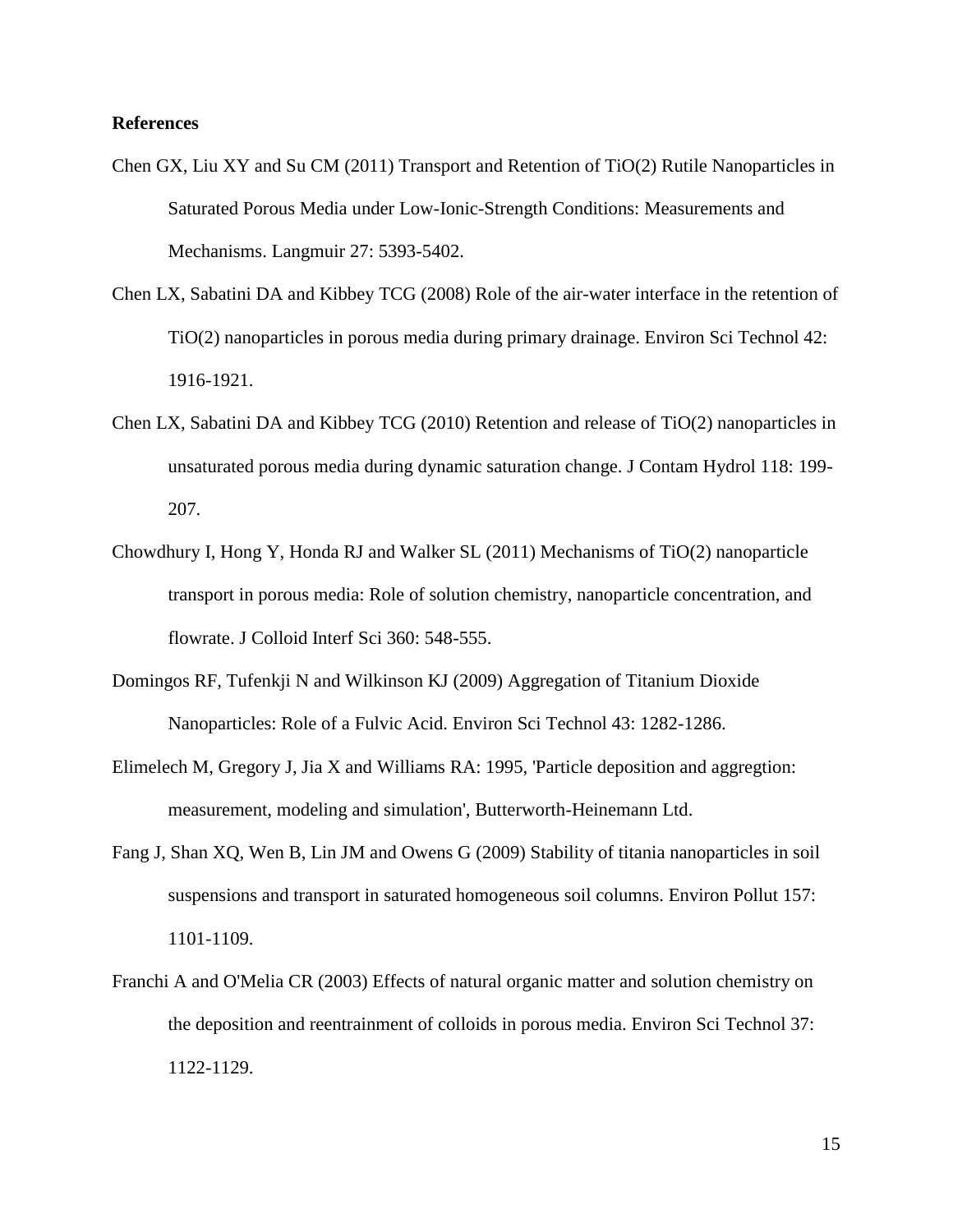- <span id="page-15-0"></span>Gao J, Youn S, Hovsepyan A, Llaneza VL, Wang Y, Bitton G and Bonzongo JCJ (2009) Dispersion and Toxicity of Selected Manufactured Nanomaterials in Natural River Water Samples: Effects of Water Chemical Composition. Environ Sci Technol 43: 3322-3328.
- <span id="page-15-6"></span>Godinez IG and Darnault CJG (2011) Aggregation and transport of nano-TiO(2) in saturated porous media: Effects of pH, surfactants and flow velocity. Water Res 45: 839-851.
- <span id="page-15-5"></span>Guzman KAD, Finnegan MP and Banfield JF (2006a) Influence of surface potential on aggregation and transport of titania nanoparticles. Environ Sci Technol 40: 7688-7693.
- <span id="page-15-1"></span>Guzman KAD, Taylor MR and Banfield JF (2006b) Environmental risks of nanotechnology: National nanotechnology initiative funding, 2000-2004. Environ Sci Technol 40: 1401- 1407.
- <span id="page-15-7"></span>Johnson PR, Sun N and Elimelech M (1996) Colloid transport in geochemically heterogeneous porous media: Modeling and measurements. Environ Sci Technol 30: 3284-3293.
- <span id="page-15-3"></span>Kiser MA, Westerhoff P, Benn T, Wang Y, Perez-Rivera J and Hristovski K (2009) Titanium Nanomaterial Removal and Release from Wastewater Treatment Plants. Environ Sci Technol 43: 6757-6763.
- <span id="page-15-4"></span>Lecoanet HF, Bottero JY and Wiesner MR (2004) Laboratory assessment of the mobility of nanomaterials in porous media. Environ Sci Technol 38: 5164-5169.
- <span id="page-15-2"></span>Li X, Lenhart JJ and Walker WW (2012) Aggregation Kinetics and Dissolution of Coated Silver Nanoparticles. Langmuir 28: 1095-1101.
- <span id="page-15-8"></span>Morales VL, Sang WJ, Fuka DR, Lion LW, Gao B and Steenhuis TS (2011) Correlation Equation for Predicting Attachment Efficiency (alpha) of Organic Matter-Colloid Complexes in Unsaturated Porous Media. Environ Sci Technol 45: 10096-10101.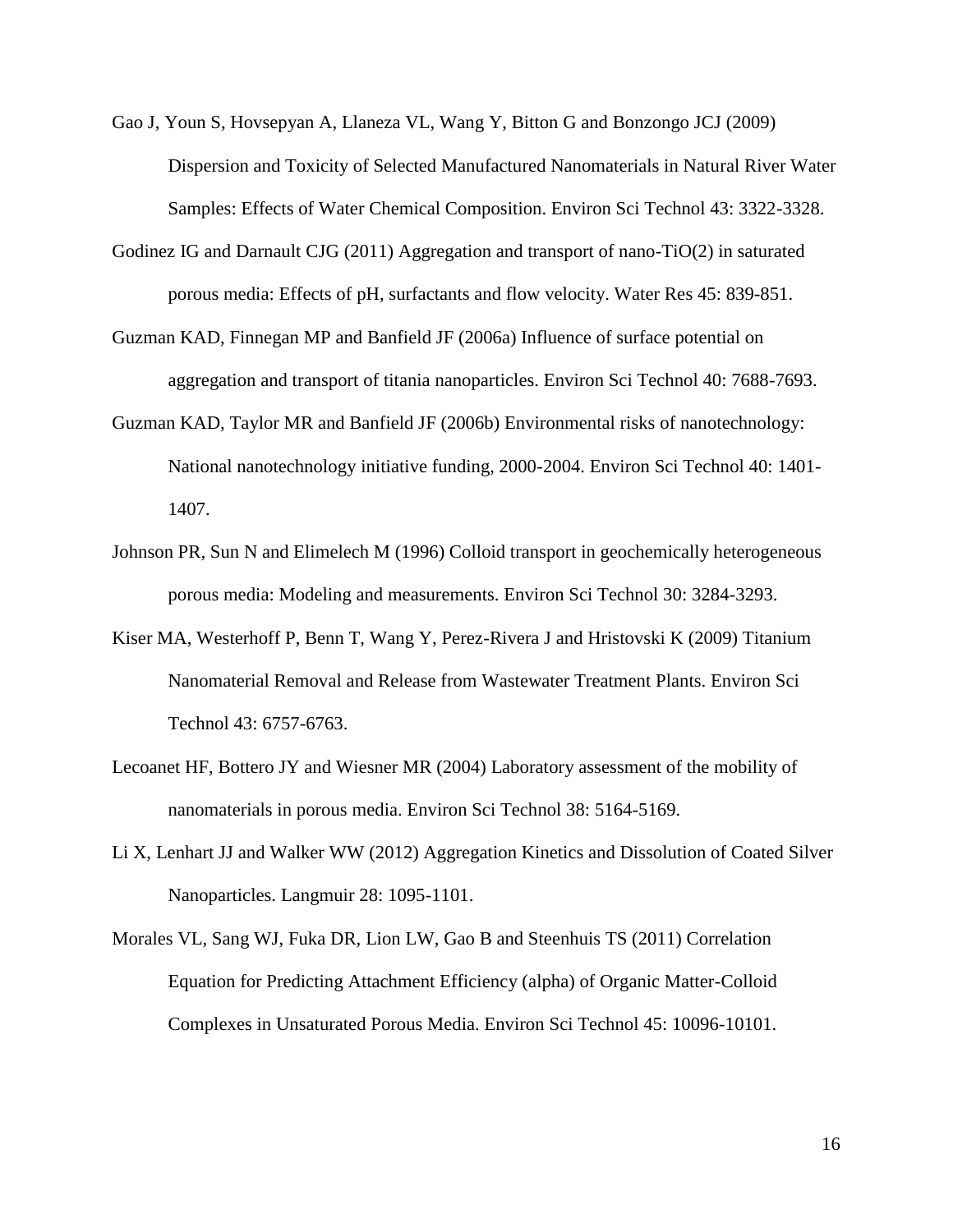- <span id="page-16-7"></span>Phenrat T, Song JE, Cisneros CM, Schoenfelder DP, Tilton RD and Lowry GV (2010) Estimating Attachment of Nano- and Submicrometer-particles Coated with Organic Macromolecules in Porous Media: Development of an Empirical Model. Environ Sci Technol 44: 4531-4538.
- <span id="page-16-1"></span>Robichaud CO, Uyar AE, Darby MR, Zucker LG and Wiesner MR (2009) Estimates of Upper Bounds and Trends in Nano-TiO(2) Production As a Basis for Exposure Assessment. Environ Sci Technol 43: 4227-4233.
- <span id="page-16-2"></span>Solovitch N, Labille J, Rose J, Chaurand P, Borschneck D, Wiesner MR and Bottero JY (2010) Concurrent Aggregation and Deposition of TiO(2) Nanoparticles in a Sandy Porous Media. Environ Sci Technol 44: 4897-4902.
- <span id="page-16-5"></span>Suttiponparnit K, Jiang JK, Sahu M, Suvachittanont S, Charinpanitkul T and Biswas P (2011) Role of Surface Area, Primary Particle Size, and Crystal Phase on Titanium Dioxide Nanoparticle Dispersion Properties. Nanoscale Research Letters 6:
- <span id="page-16-0"></span>Tervonen T, Linkov I, Figueira JR, Steevens J, Chappell M and Merad M (2009) Risk-based classification system of nanomaterials. J Nanopart Res 11: 757-766.
- <span id="page-16-3"></span>Thio BJR, Zhou DX and Keller AA (2011) Influence of natural organic matter on the aggregation and deposition of titanium dioxide nanoparticles. J Hazard Mater 189: 556- 563.
- <span id="page-16-6"></span>Tian Y, Gao B, Wang Y, Morales VL, Carpena RM, Huang QG and Yang LY (2012) Deposition and transport of functionalized carbon nanotubes in water-saturated sand columns. J Hazard Mater 213: 265-272.
- <span id="page-16-4"></span>Tian YA, Gao B, Silvera-Batista C and Ziegler KJ (2010) Transport of engineered nanoparticles in saturated porous media. J Nanopart Res 12: 2371-2380.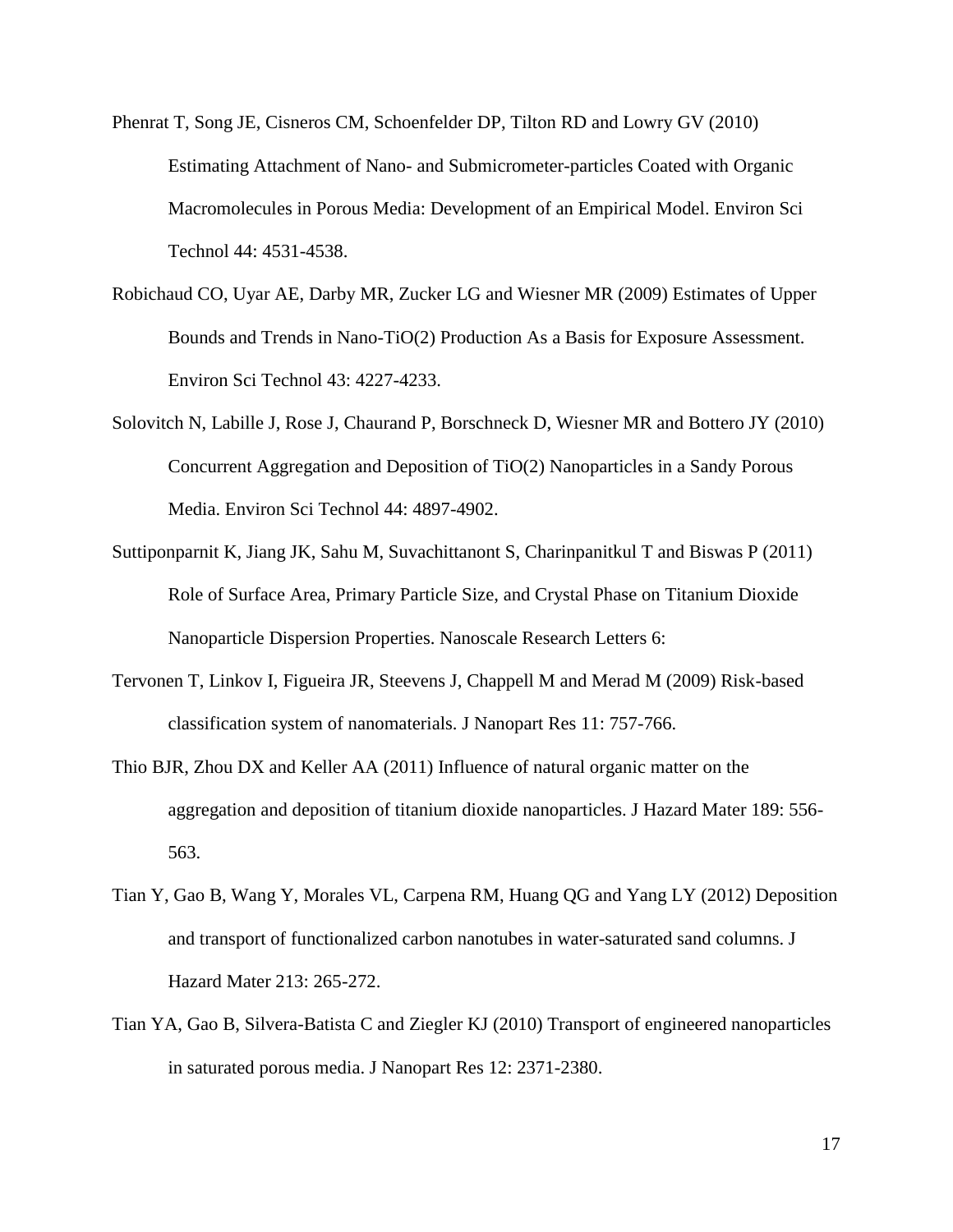- <span id="page-17-4"></span>Tosco T, Bosch J, Meckenstock R and Sethi R (2012) Transport of ferrihydrite nanoparticles in saturated porous media: role of ionic strength and flow rate. Environ Sci Technol DOI: 10.1021/es202643c:
- <span id="page-17-2"></span>van Oss CJ, Giese RF and Costanzo PM (1990) DLVO and Non-DLVO Interactions in Hectorite. Clay Clay Miner 38: 151-159.
- <span id="page-17-0"></span>Xiong Z, He F, Zhao DY and Barnett MO (2009) Immobilization of mercury in sediment using stabilized iron sulfide nanoparticles. Water Res 43: 5171-5179.
- <span id="page-17-5"></span>Yao KM, Habibian MM and Omelia CR (1971) Water and Waste Water Filtration - Concepts and Applications. Environ Sci Technol 5: 1105-&.
- <span id="page-17-3"></span>Zhang HY, Smith JA and Oyanedel-Craver V (2012) The effect of natural water conditions on the anti-bacterial performance and stability of silver nanoparticles capped with different polymers. Water Res 46: 691-699.
- <span id="page-17-1"></span>Zhang Y, Chen YS, Westerhoff P and Crittenden J (2009) Impact of natural organic matter and divalent cations on the stability of aqueous nanoparticles. Water Res 43: 4249-4257.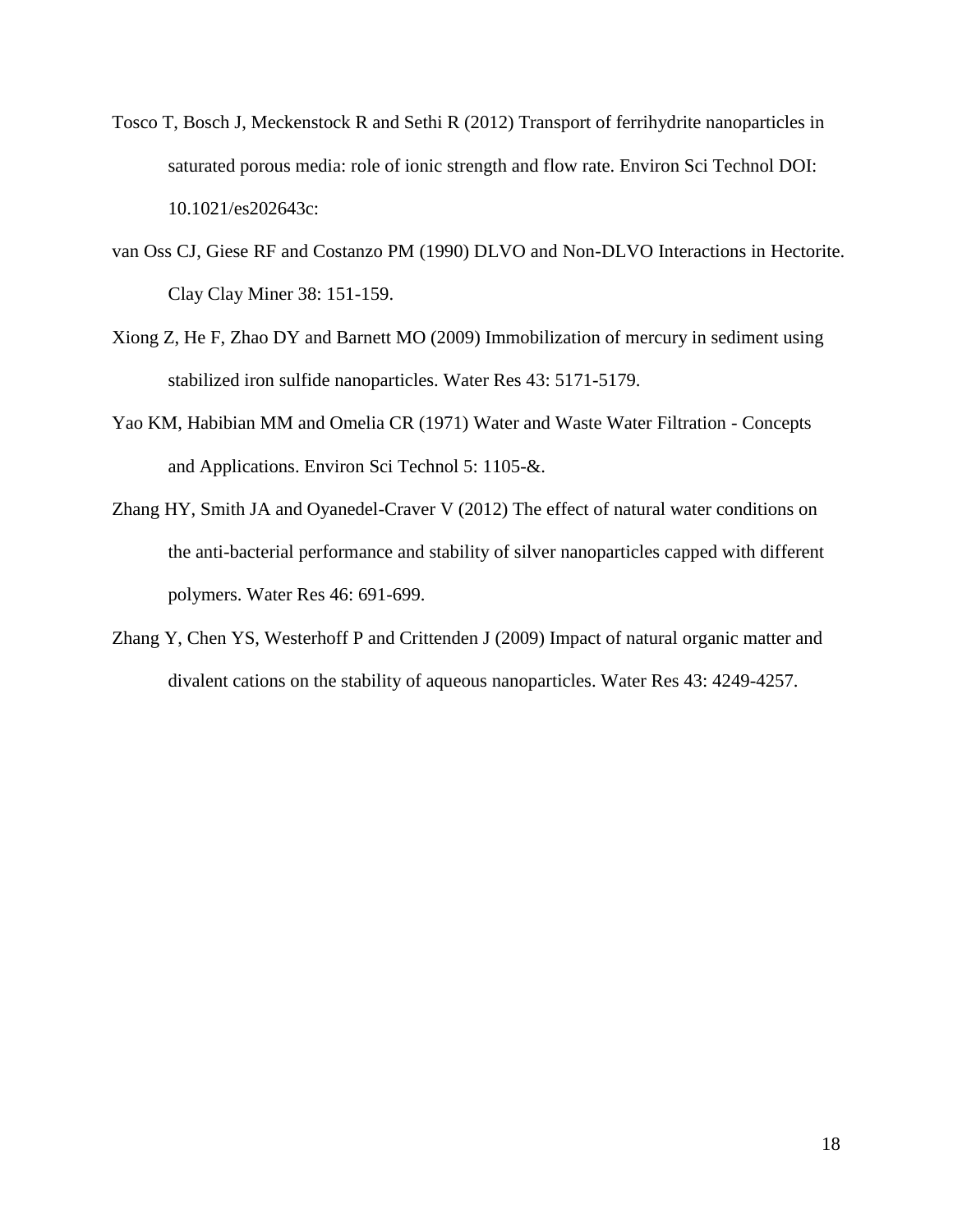# **Tables**

| Experiment | IS     | pH   | NOM conc. | Zeta potential of | Zeta potential of sand |
|------------|--------|------|-----------|-------------------|------------------------|
| No.        | (mM/L) |      | (mg/L)    | TONPs (mV)        | (mV)                   |
|            | 0.1    | 8.3  | 0         | $-40.21$          | $-25.20$               |
| 2          |        | 8.3  | 0         | $-32.21$          | $-23.45$               |
| 3          | 10     | 8.3  |           | $-31.97$          | $-20.10$               |
| 4          | 100    | 8.3  | 0         | $-23.51$          | $-18.40$               |
| 5          |        | 7.3  |           | $-17.76$          | $-20.19$               |
| 6          |        | 10.3 |           | $-50.45$          | $-29.42$               |
|            |        | 7.3  |           | $-43.50$          | $-23.56$               |

**Table 1**. Summary of experimental conditions.

**Table 2**. Summary of experimental results of TONP transport through the columns.

| Experiment No. | Influent particle size<br>(nm) | effluent particle size<br>(nm) | Recovery rate $(\%)$ |
|----------------|--------------------------------|--------------------------------|----------------------|
|                | 90                             | 367                            | 75.9                 |
|                | 118                            | 347                            | 53.0                 |
|                | 158                            | 359                            | 27.0                 |
| 4              | 169                            | n/a                            | 1.0                  |
|                | 127                            | 316                            | 4.3                  |
| 6              | 132                            | 352                            | 84.2                 |
|                | 625                            | 837                            | 28.5                 |

**Table 3.** Summary of experimental conditions and results of TONP release in the columns.

|            | Released    |      |           |               |               |
|------------|-------------|------|-----------|---------------|---------------|
| Experiment |             |      | NOM conc. | Recovery rate | particle size |
| No.        | IS $(mM/L)$ | pН   | (mg/L)    | $\gamma_0$ ,  | (nm)          |
| 4          | O. I        | 8.3  |           | 3.0           | 214           |
| 5          |             | 10.3 |           | 4.5           | 302           |
|            |             |      |           | l 14          | 713           |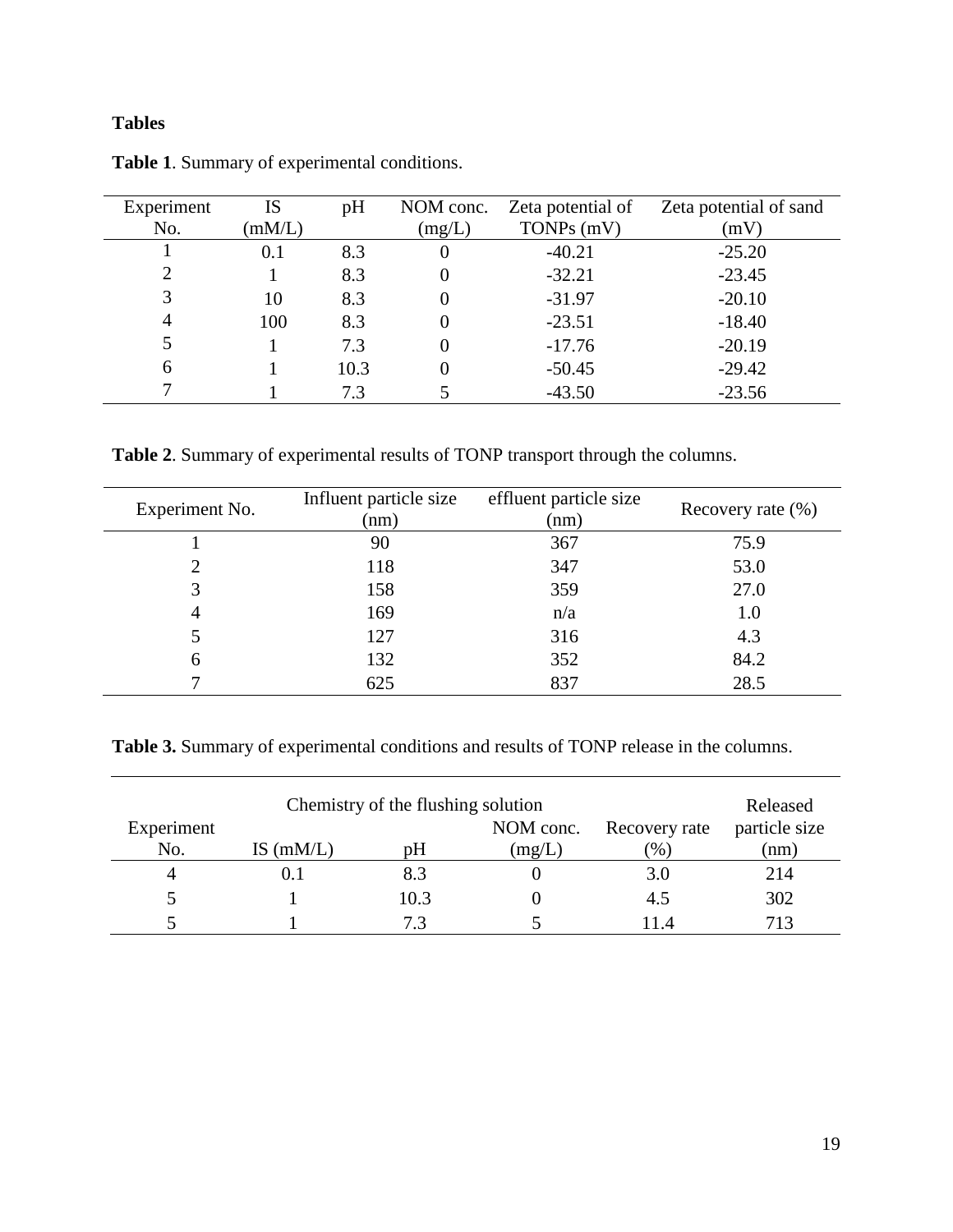# **Figure Captions**

**Figure 1**. Effect of solution chemistry on stability of TONP suspensions: (a) normalized TONP concentration and (b) average particle size.

**Figure 2**. DLVO energy profiles between TONPs and sand under various solution chemistry conditions: (a) pH and (b) IS.

**Figure 3**. Effect of solution IS (a), pH (b), and NOM concentration (c) on retention and transport of TONPs in the columns.

**Figure 4**. Effect of perturbation in solution chemistry on TONP release in the columns.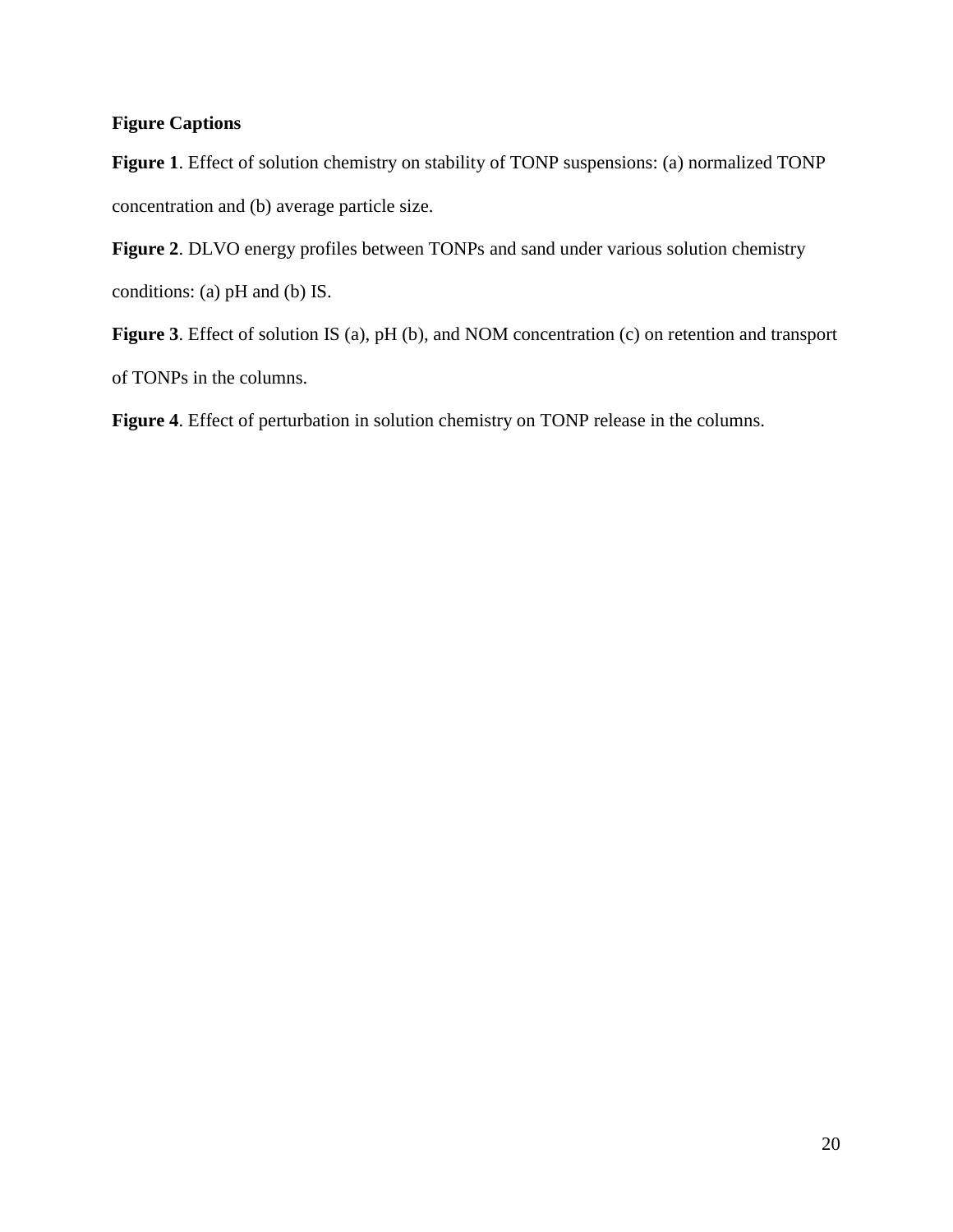**Figure 1.**

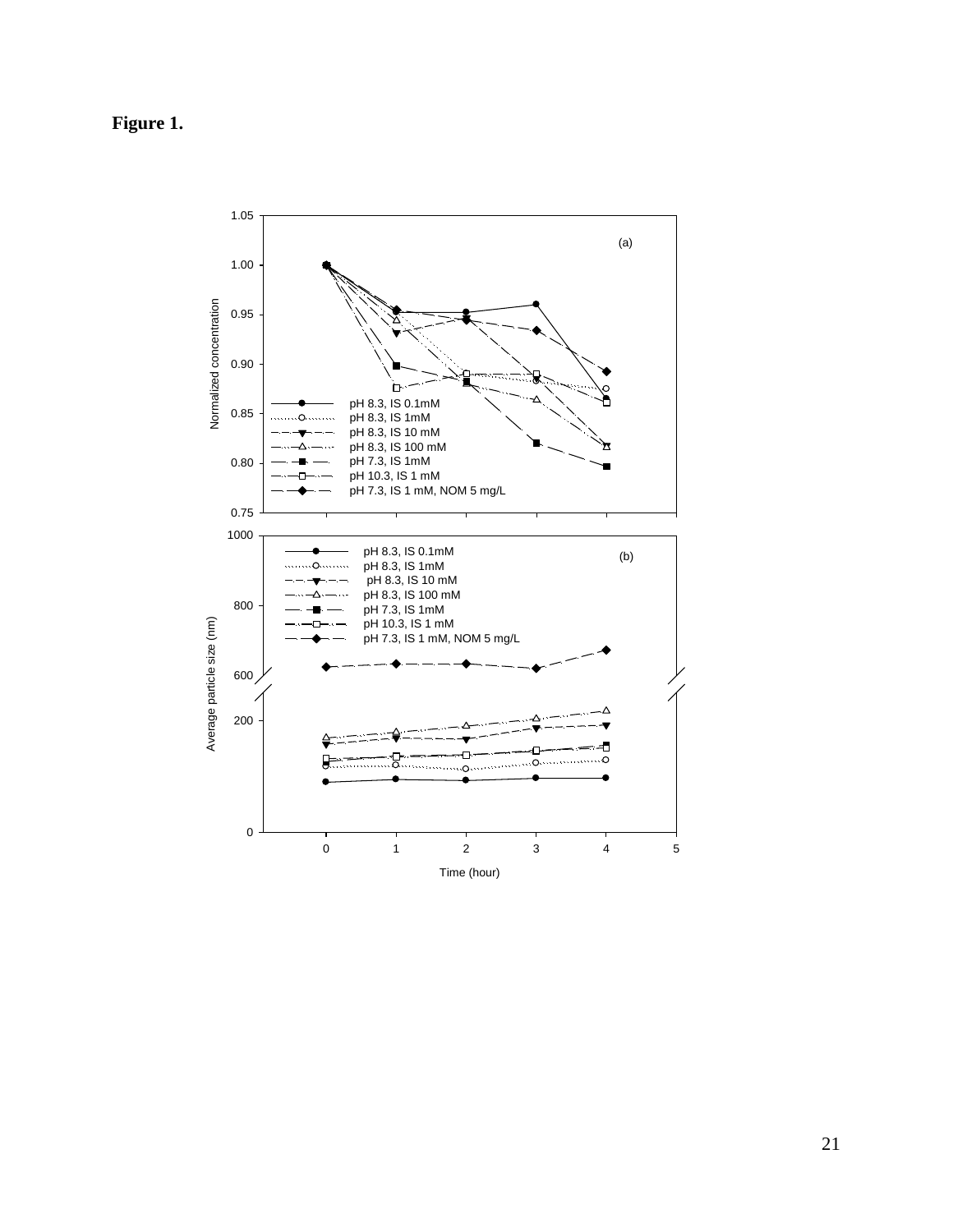**Figure 2.**

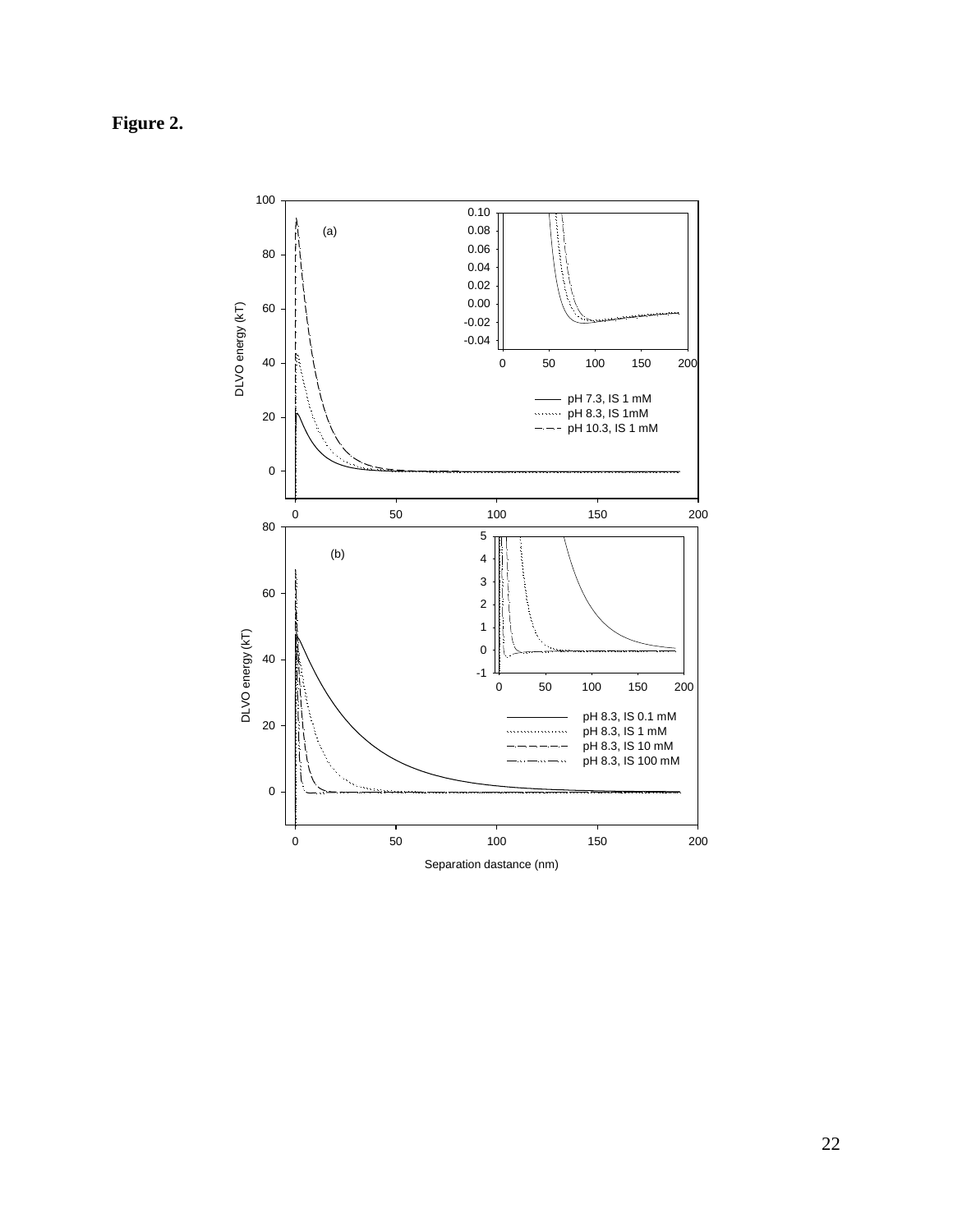**Figure 3.**